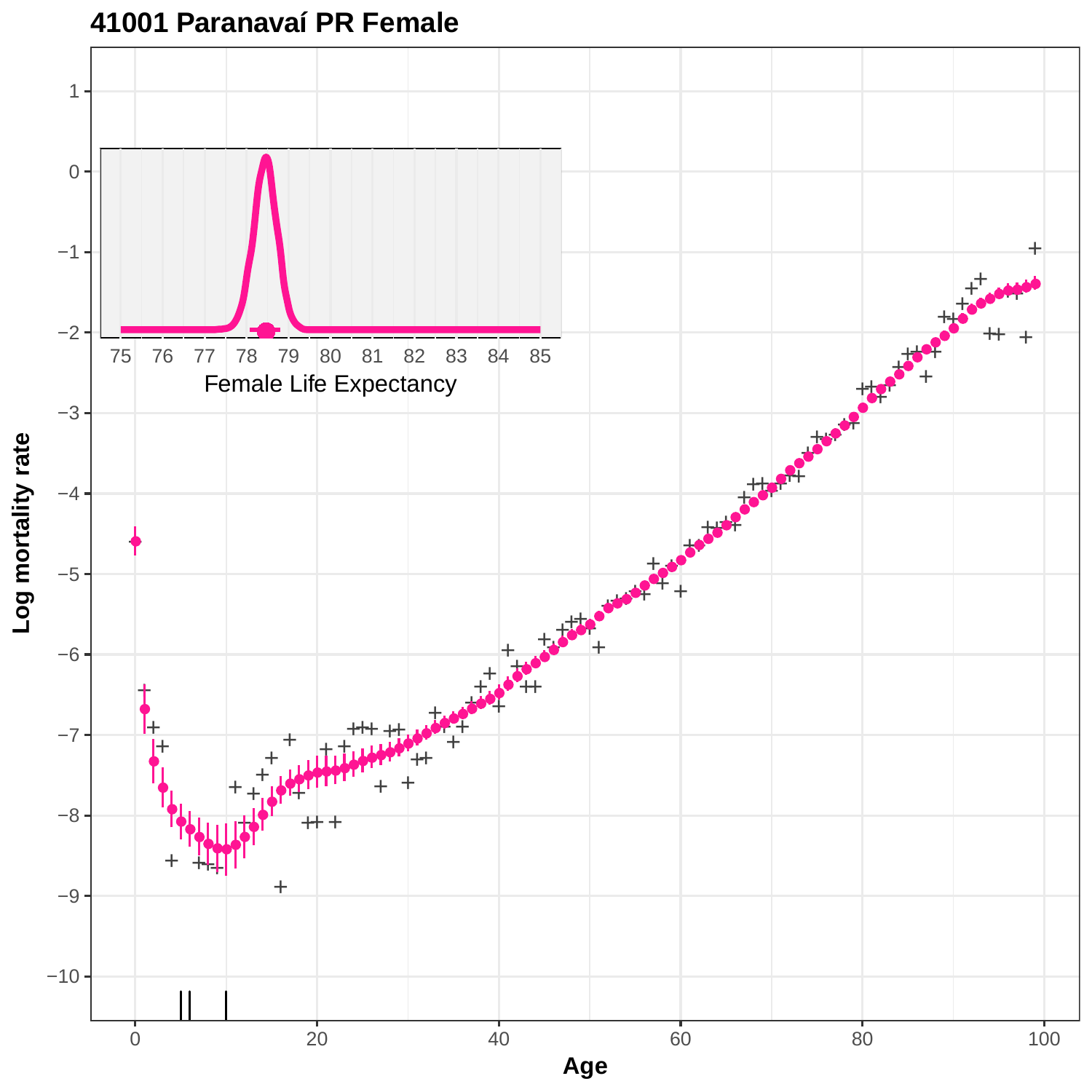

#### **41002 Umuarama PR Female**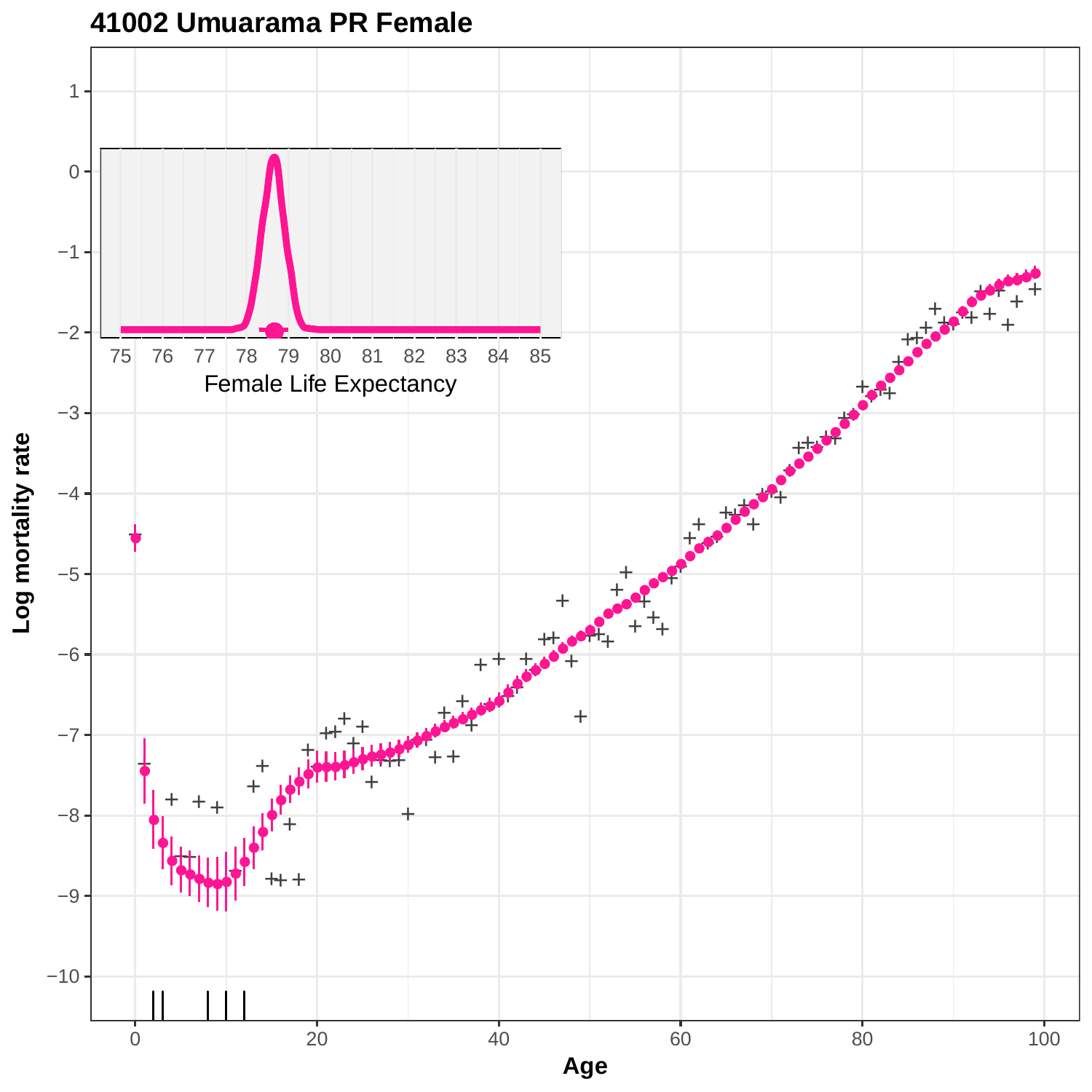

**41003 Cianorte PR Female**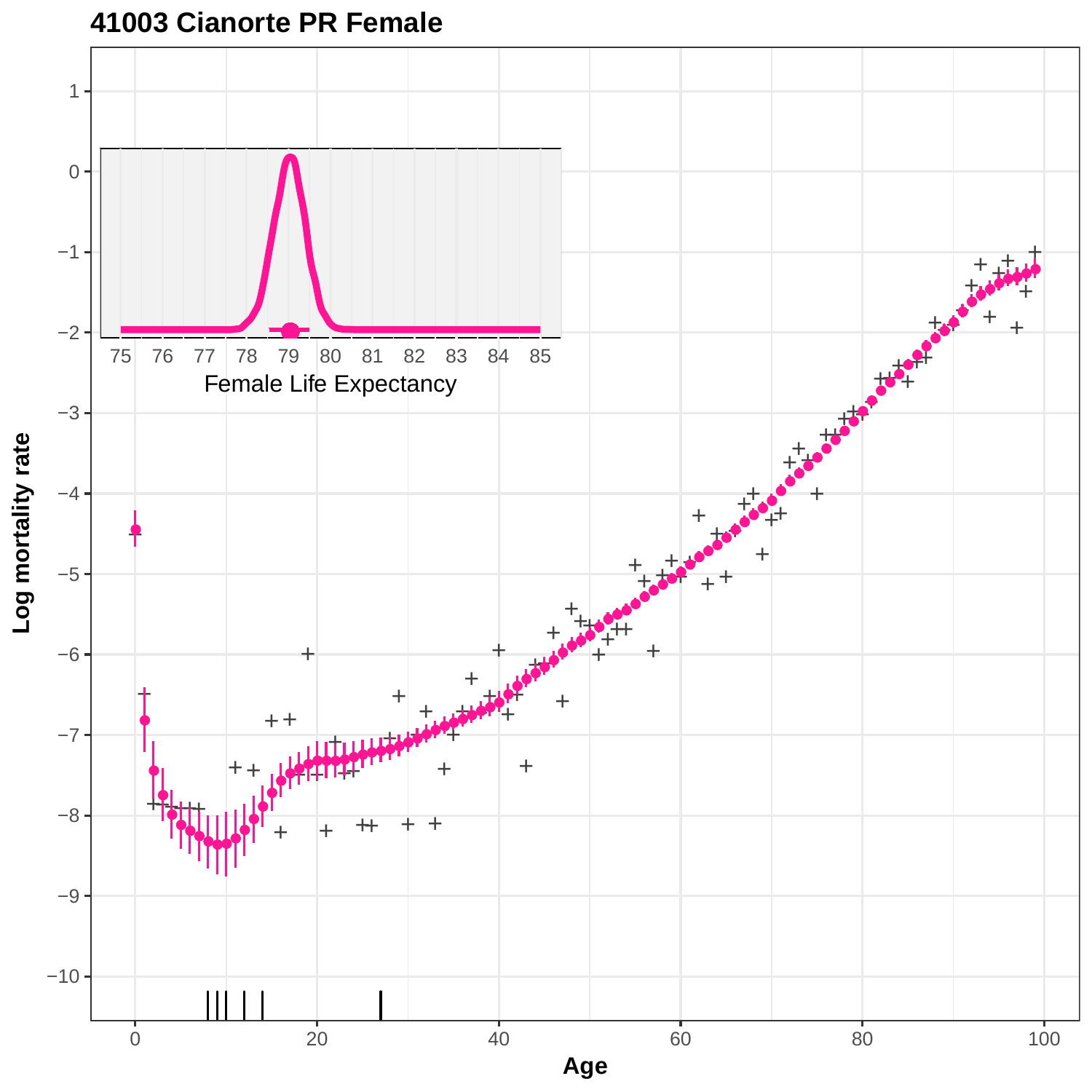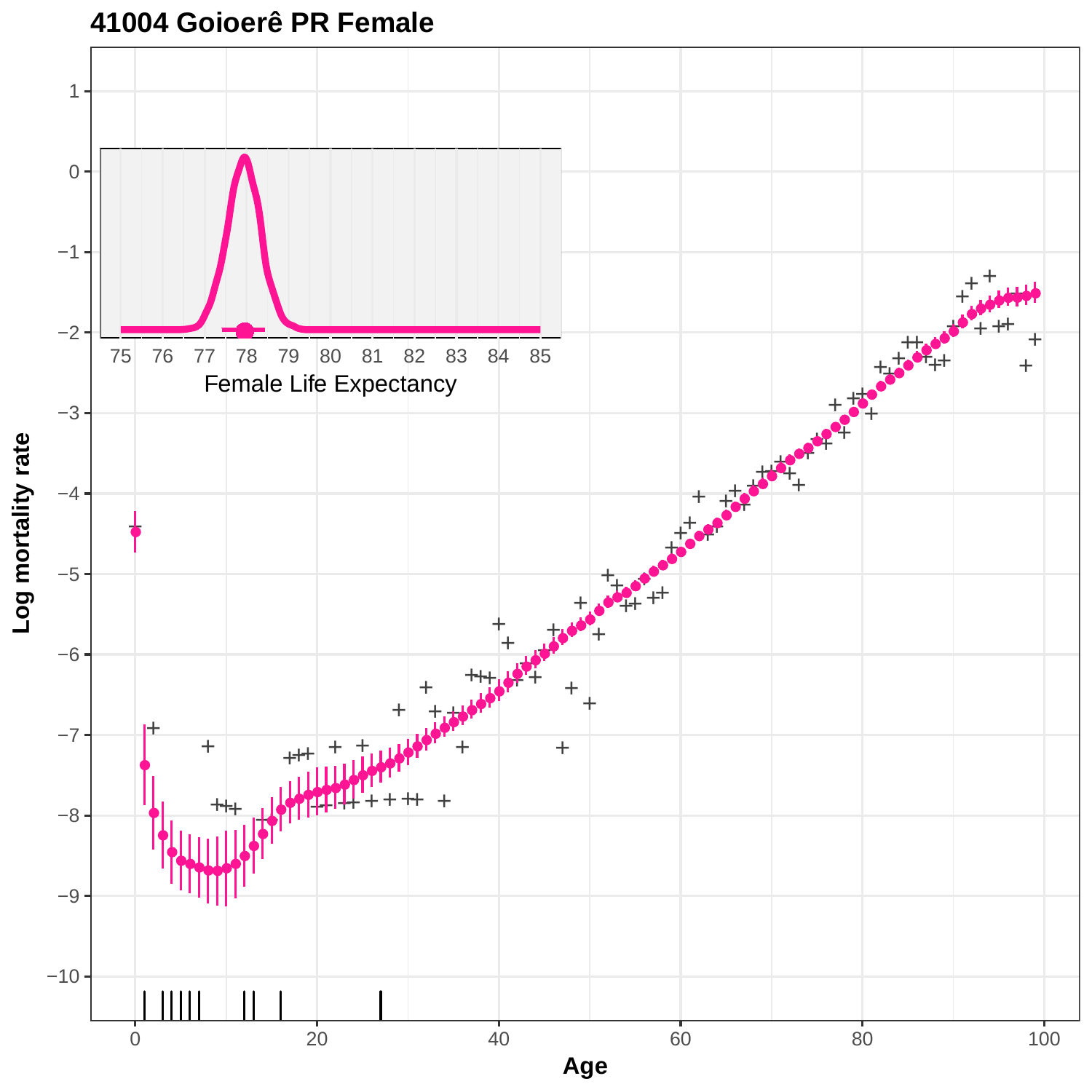

## **41005 Campo Mourão PR Female**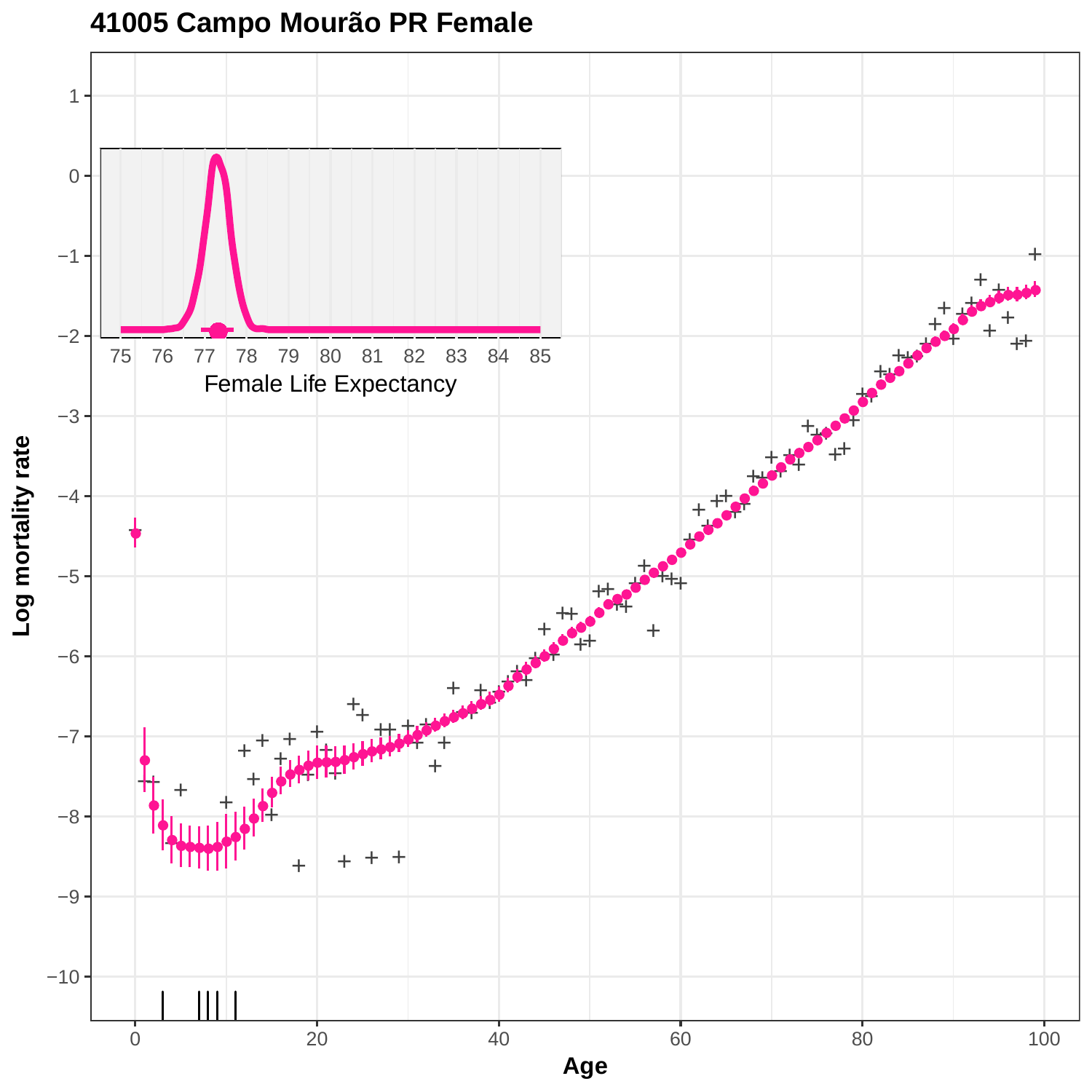## **41006 Astorga PR Female**

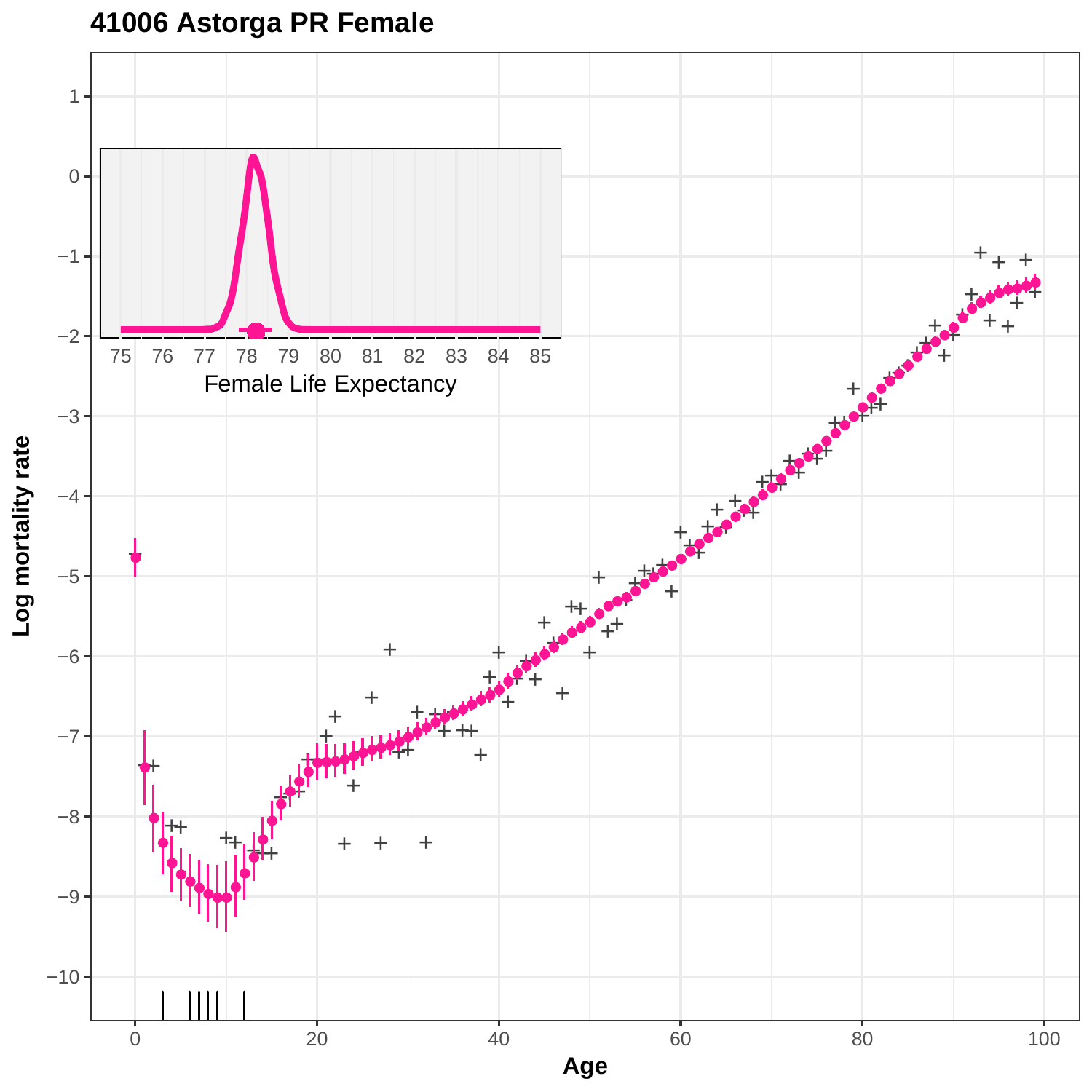

## **41007 Porecatu PR Female**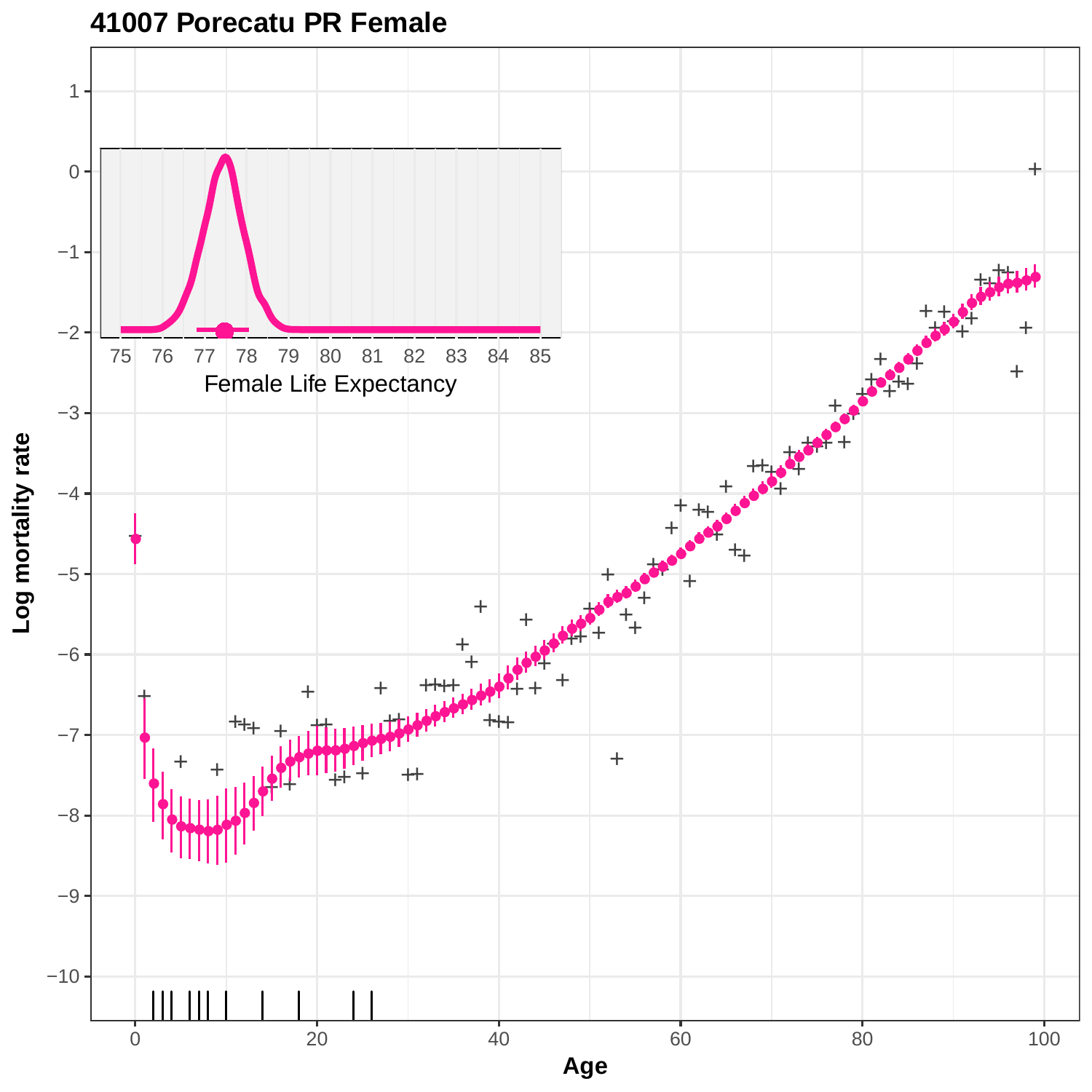

## **41008 Floraí PR Female**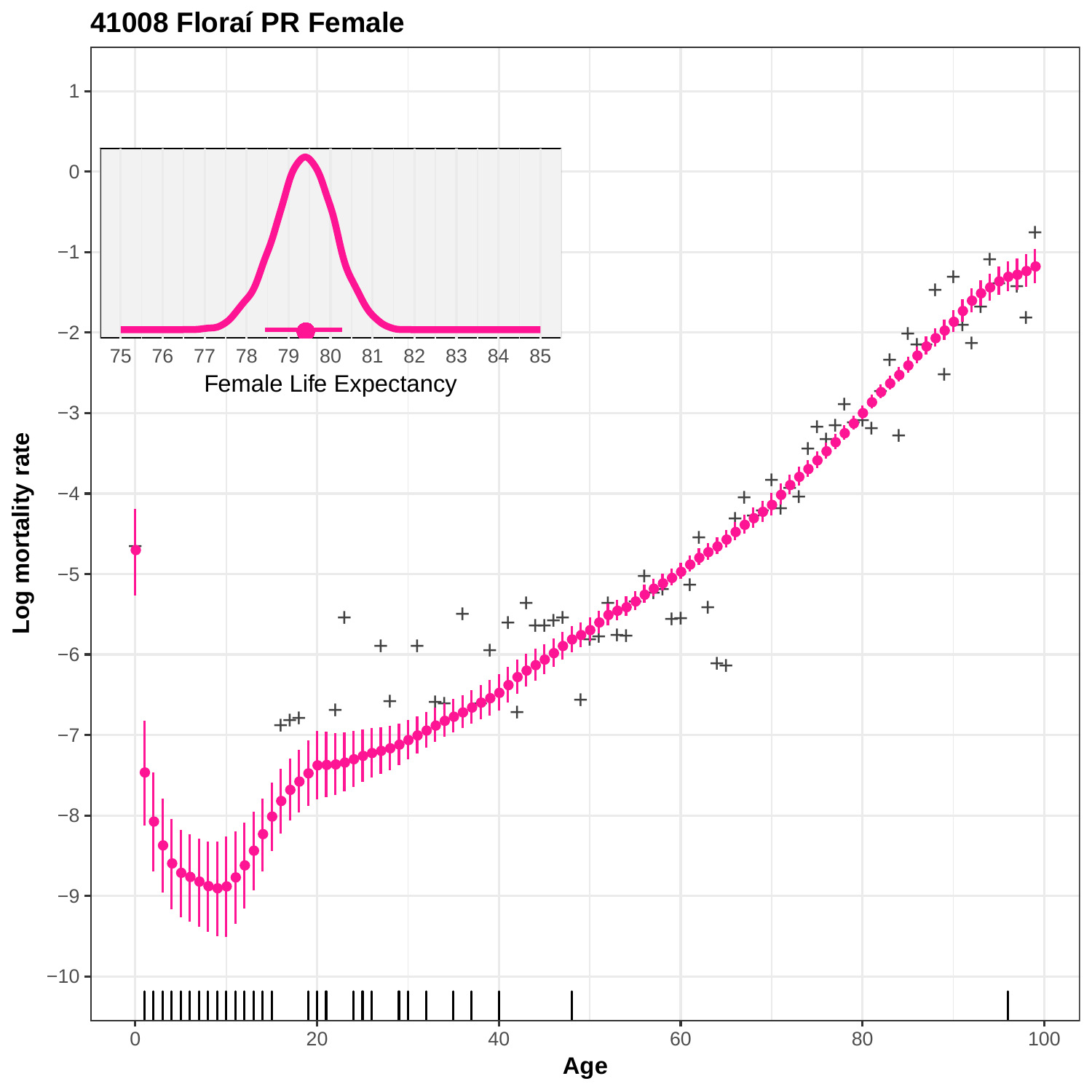# **41009 Maringá PR Female**

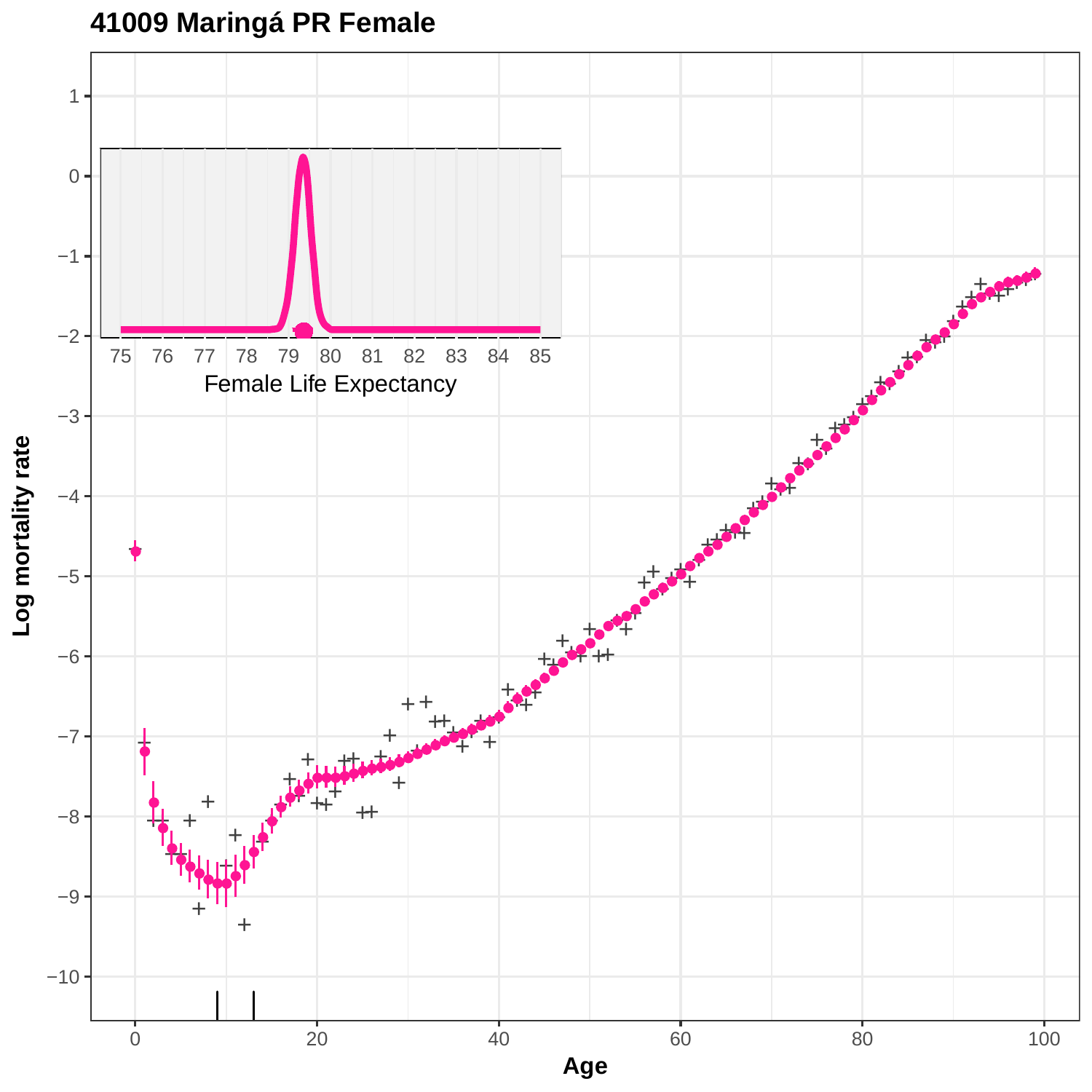

## **41010 Apucarana PR Female**

0 20 20 40 60 80 80 100 **Age**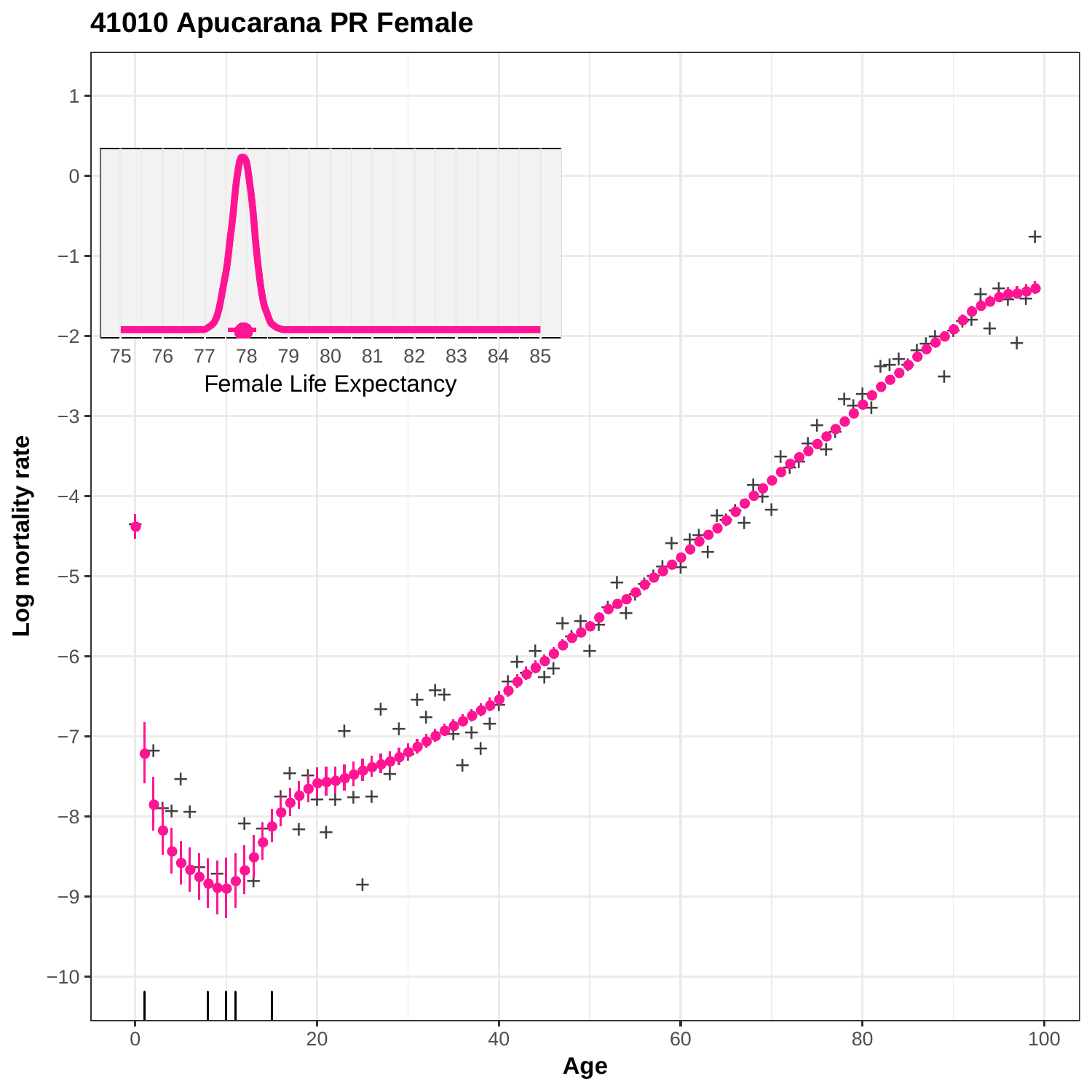

## **41011 Londrina PR Female**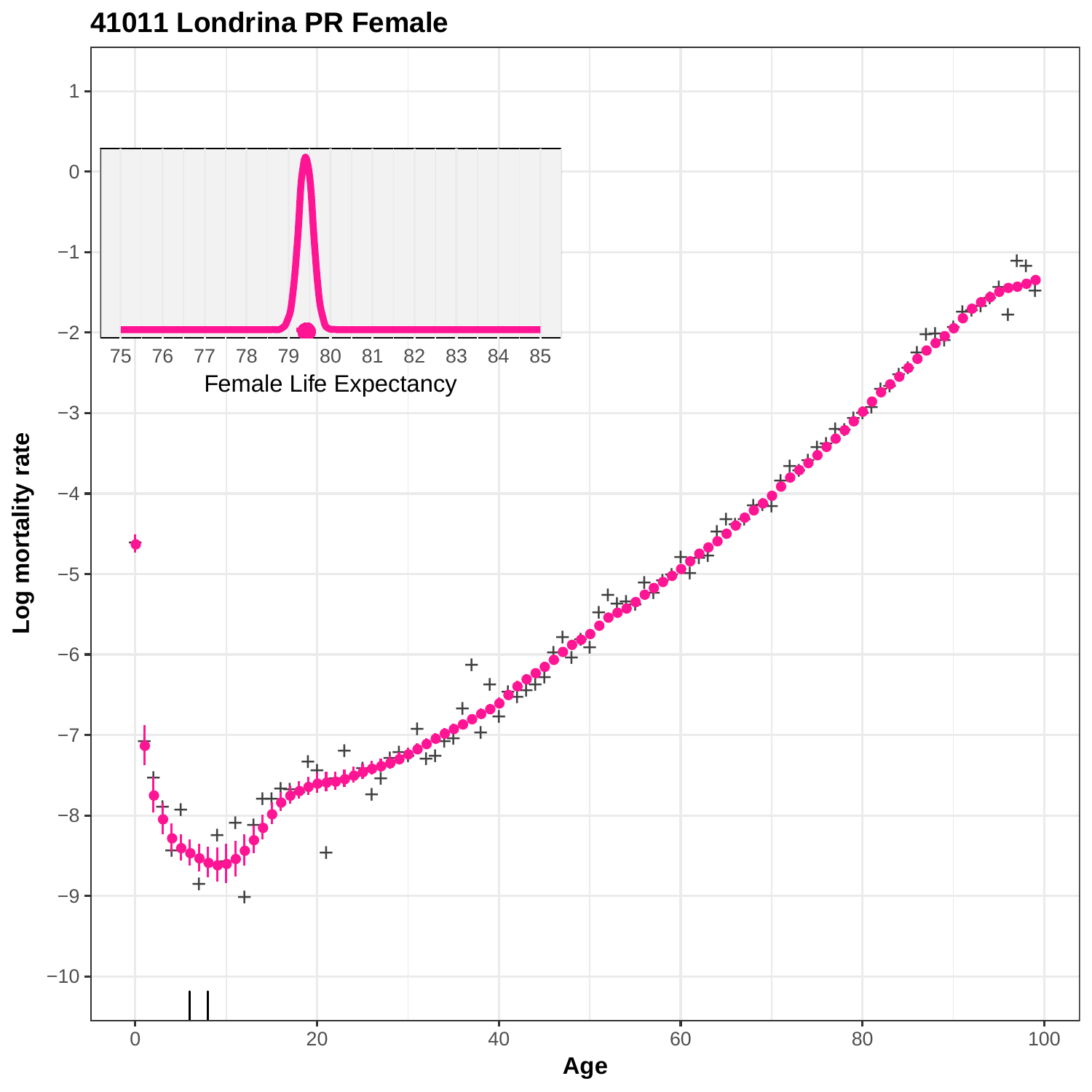

**41012 Faxinal PR Female**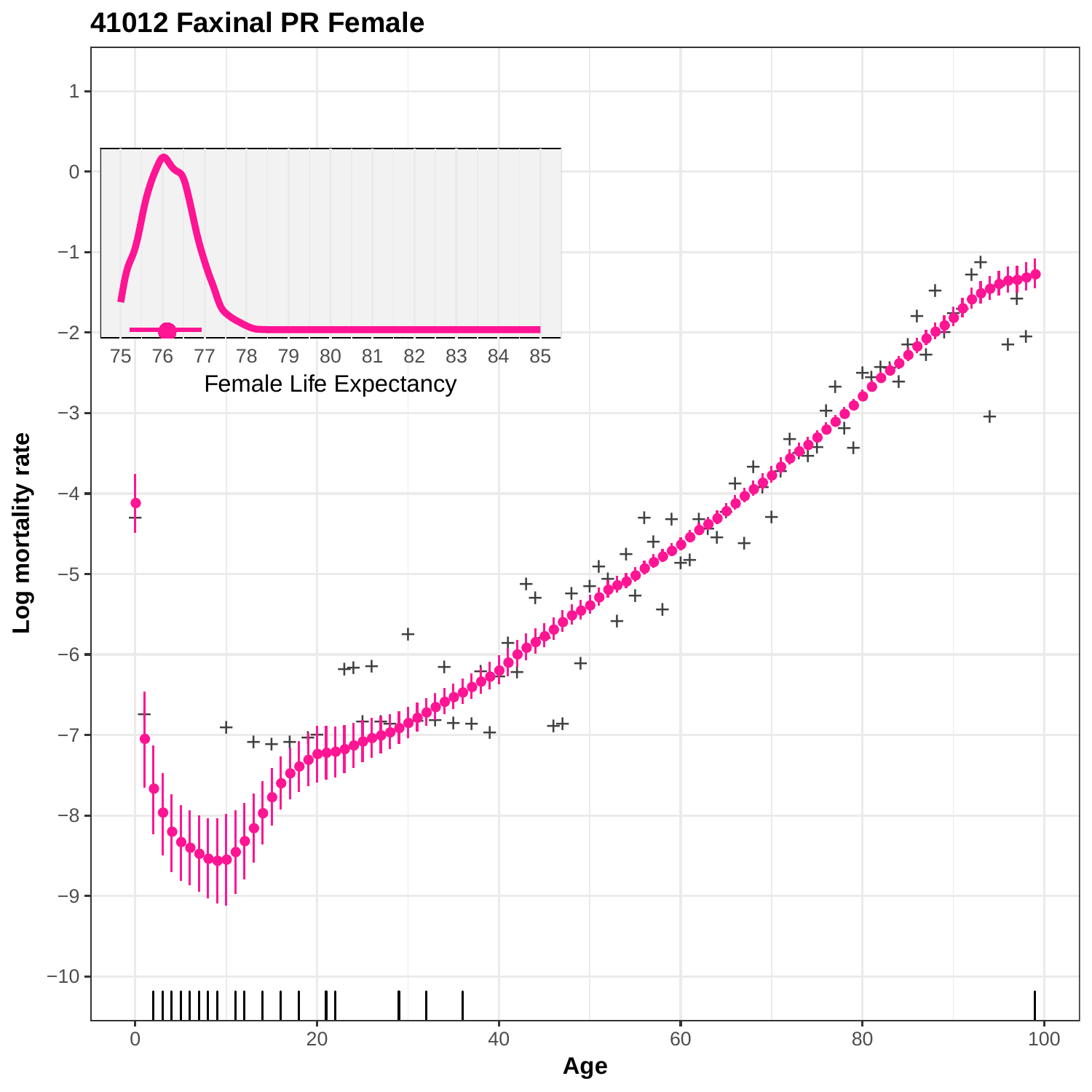

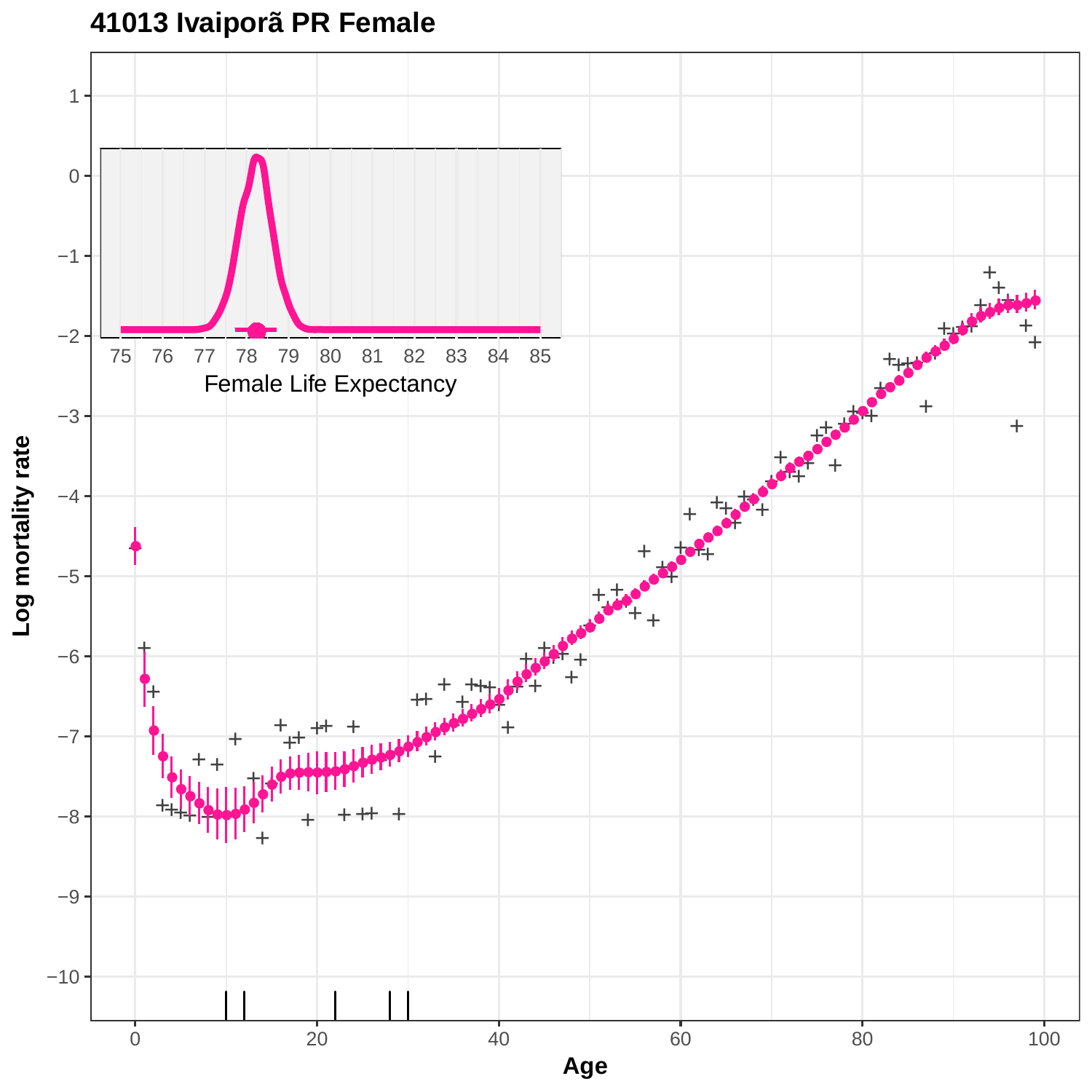

## **41014 Assaí PR Female**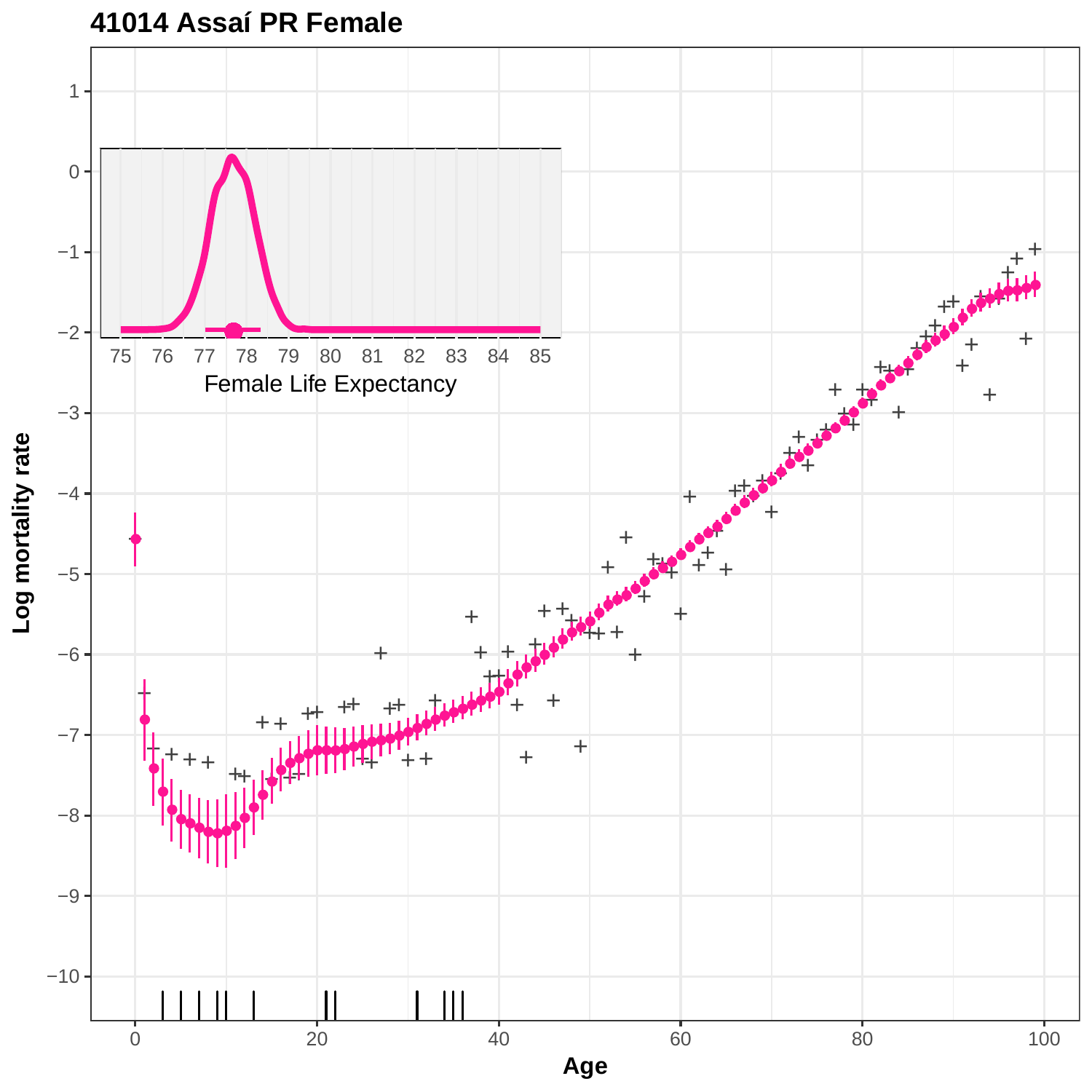

## **41015 Cornélio Procópio PR Female**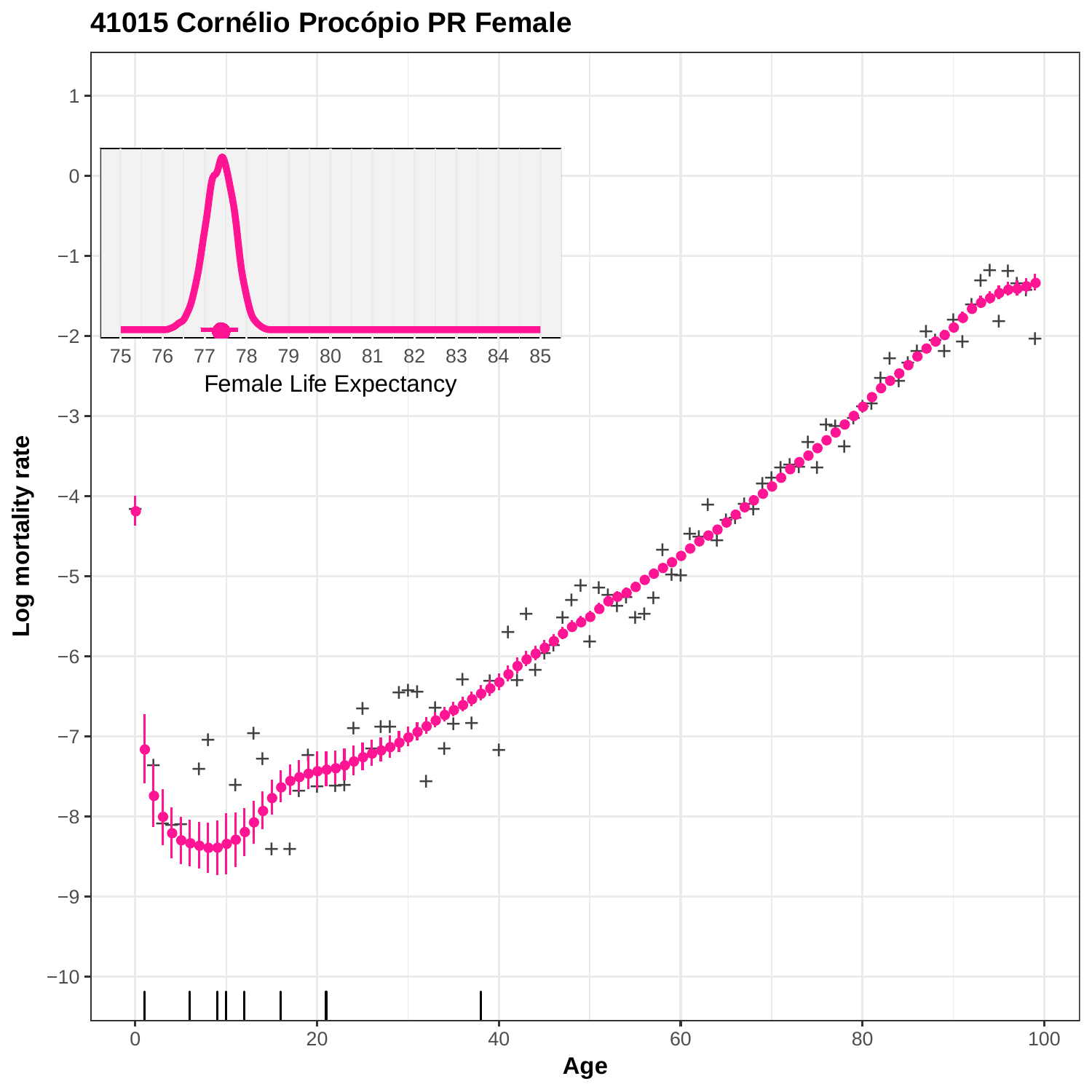

### **41016 Jacarezinho PR Female**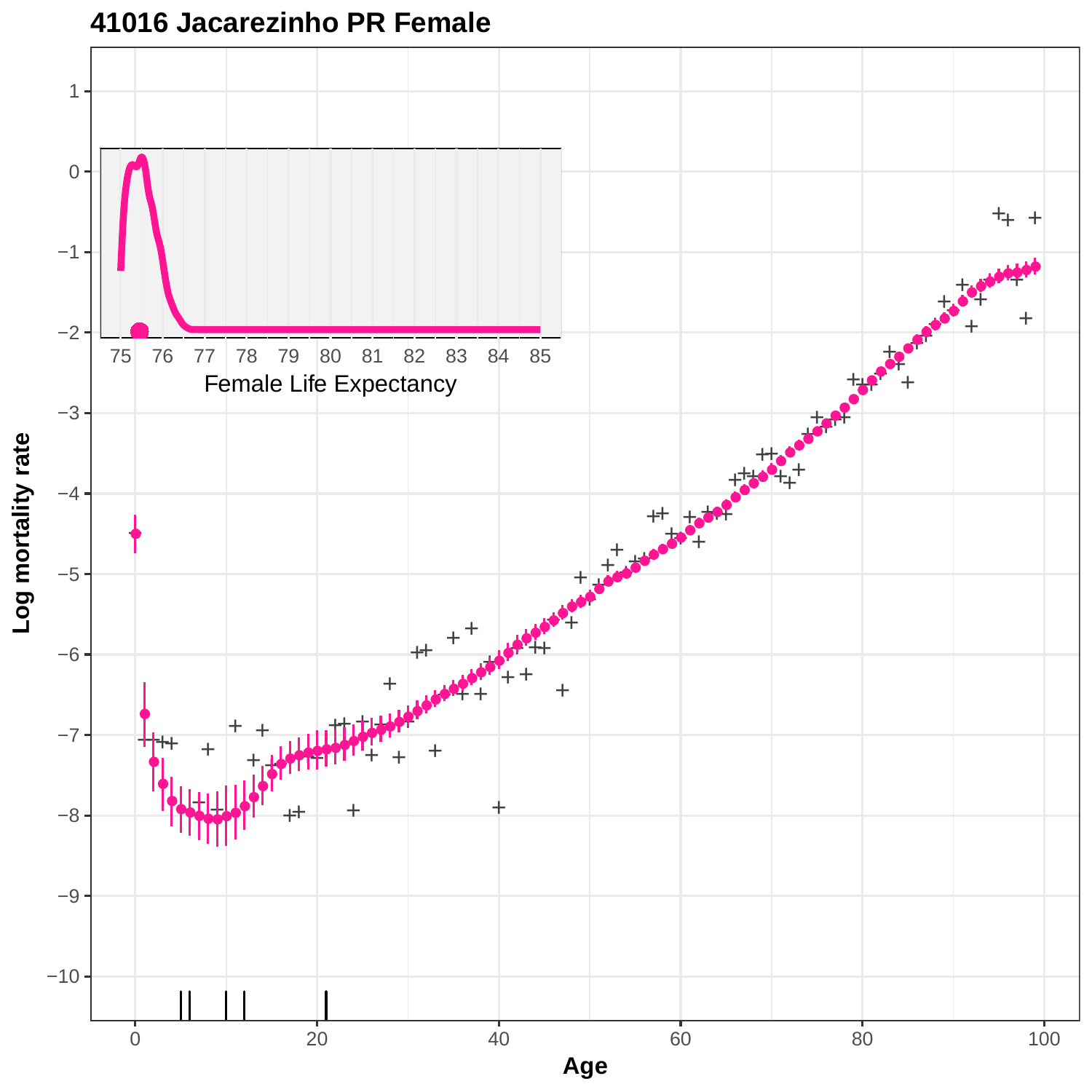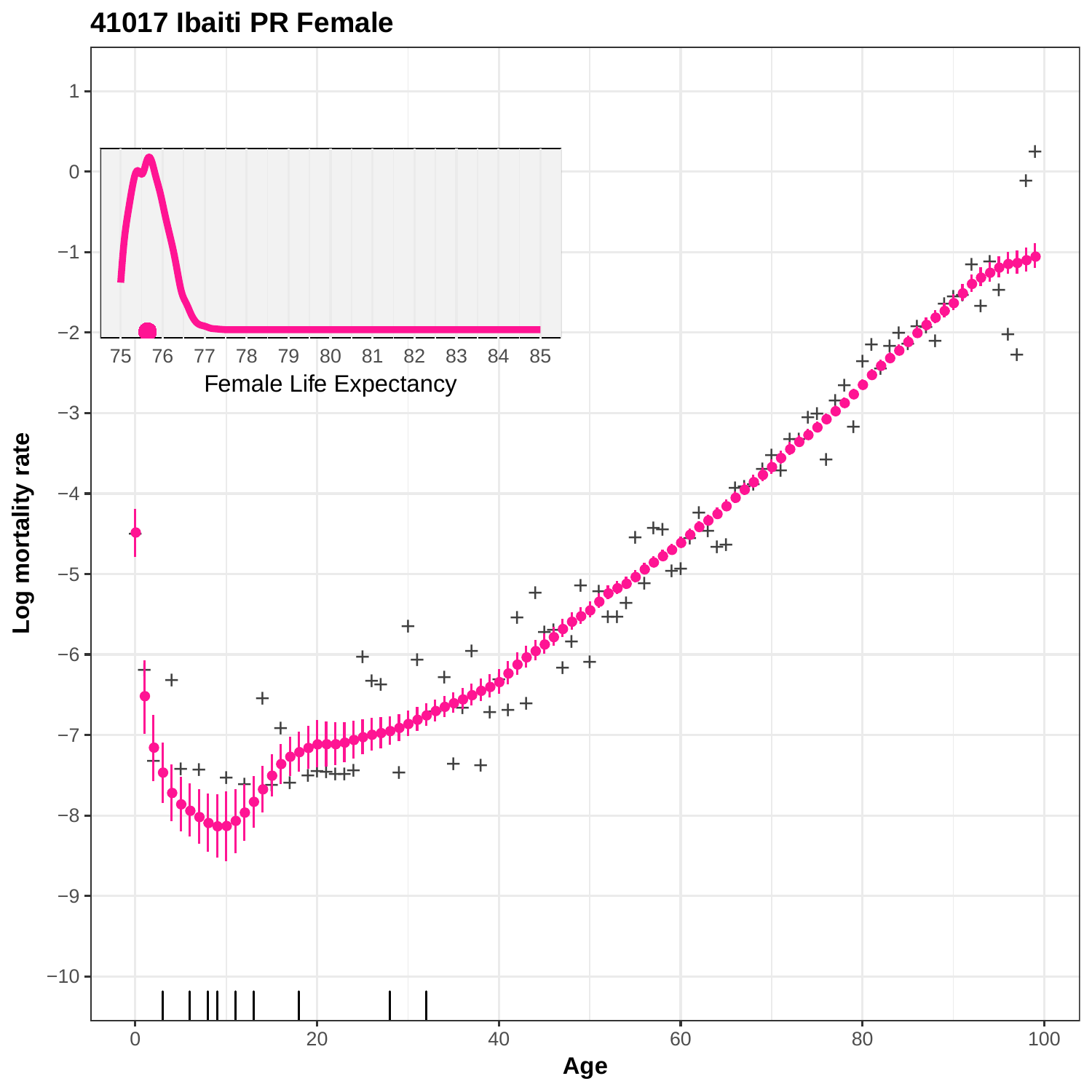

#### **41018 Wenceslau Braz PR Female**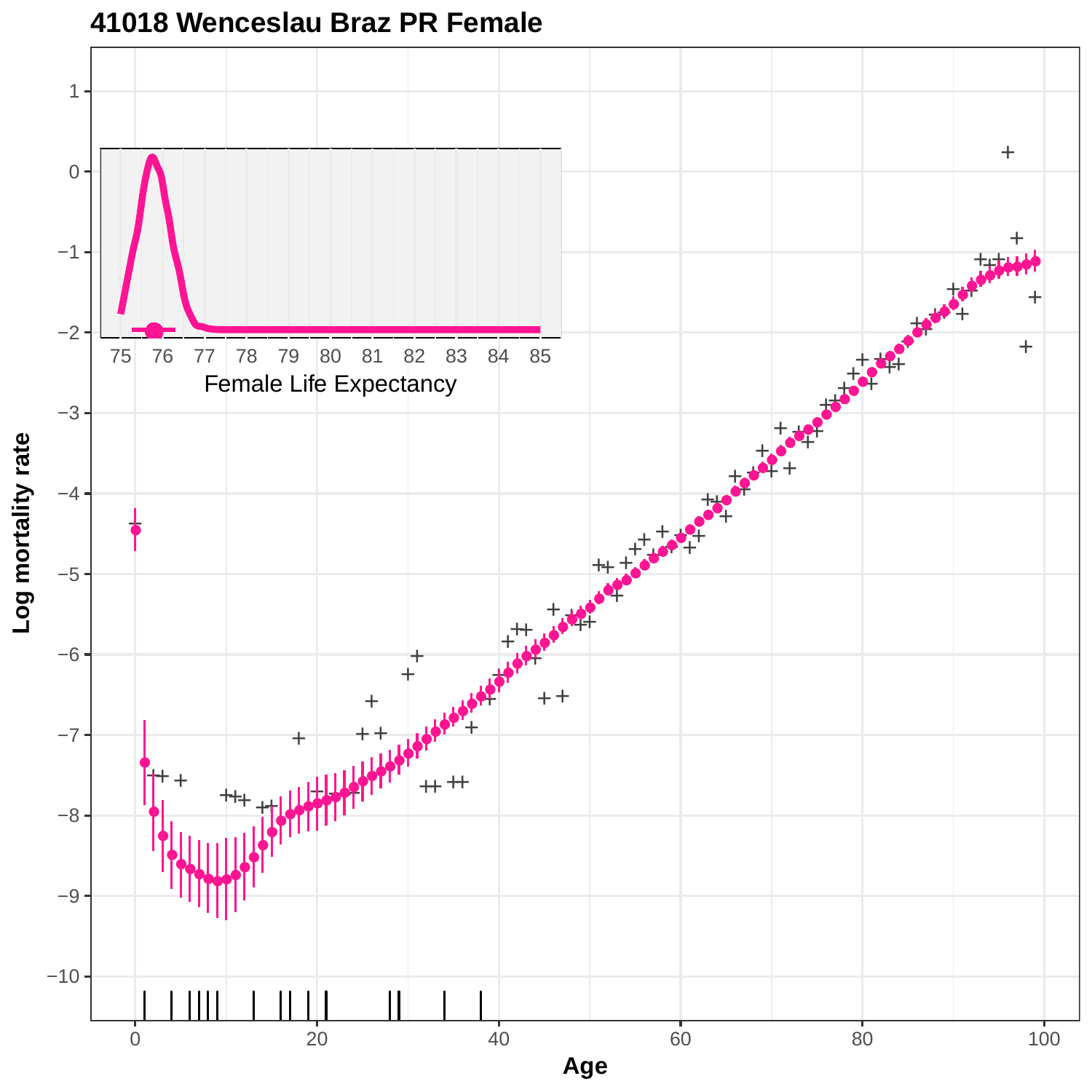

#### **41019 Telêmaco Borba PR Female**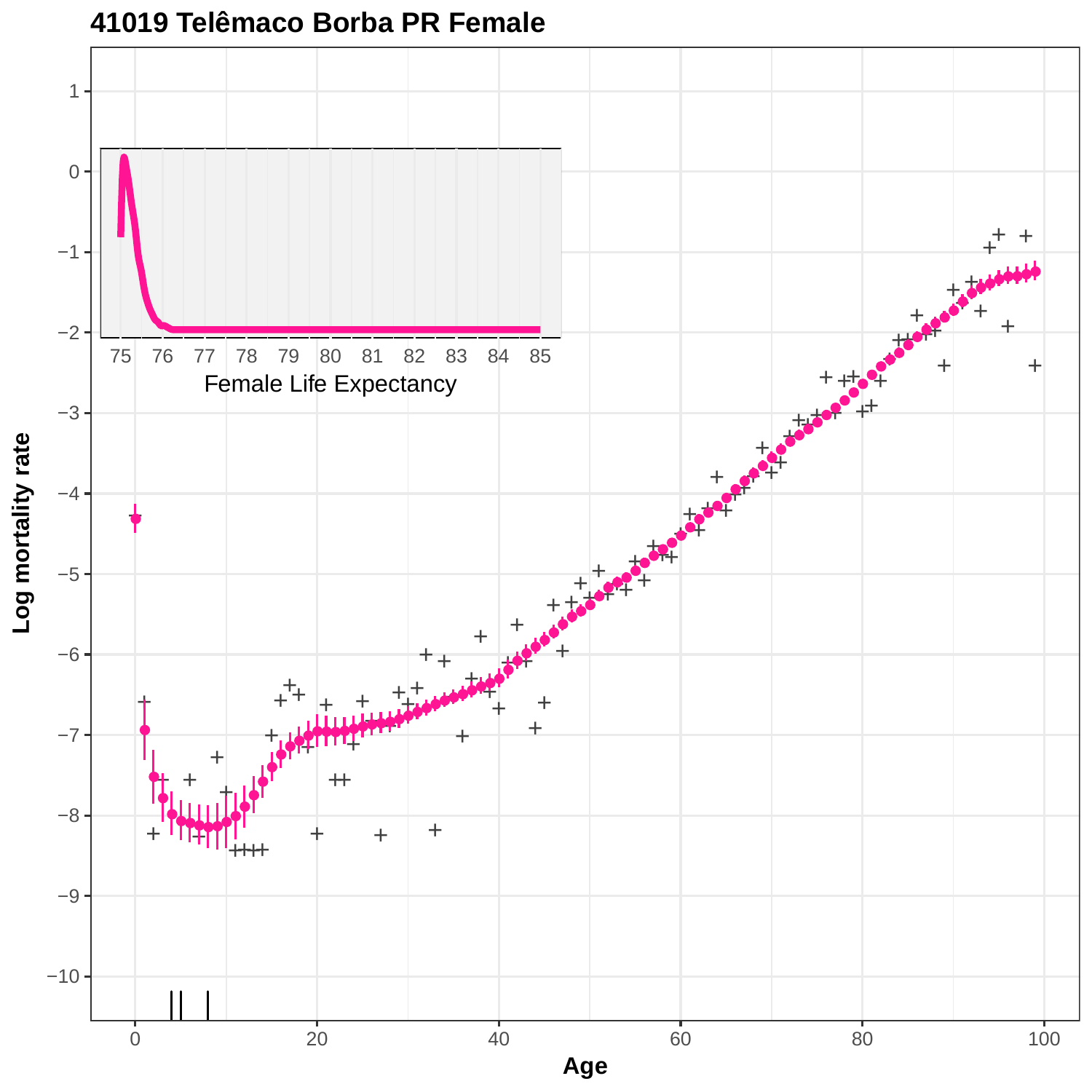# **41020 Jaguariaíva PR Female**

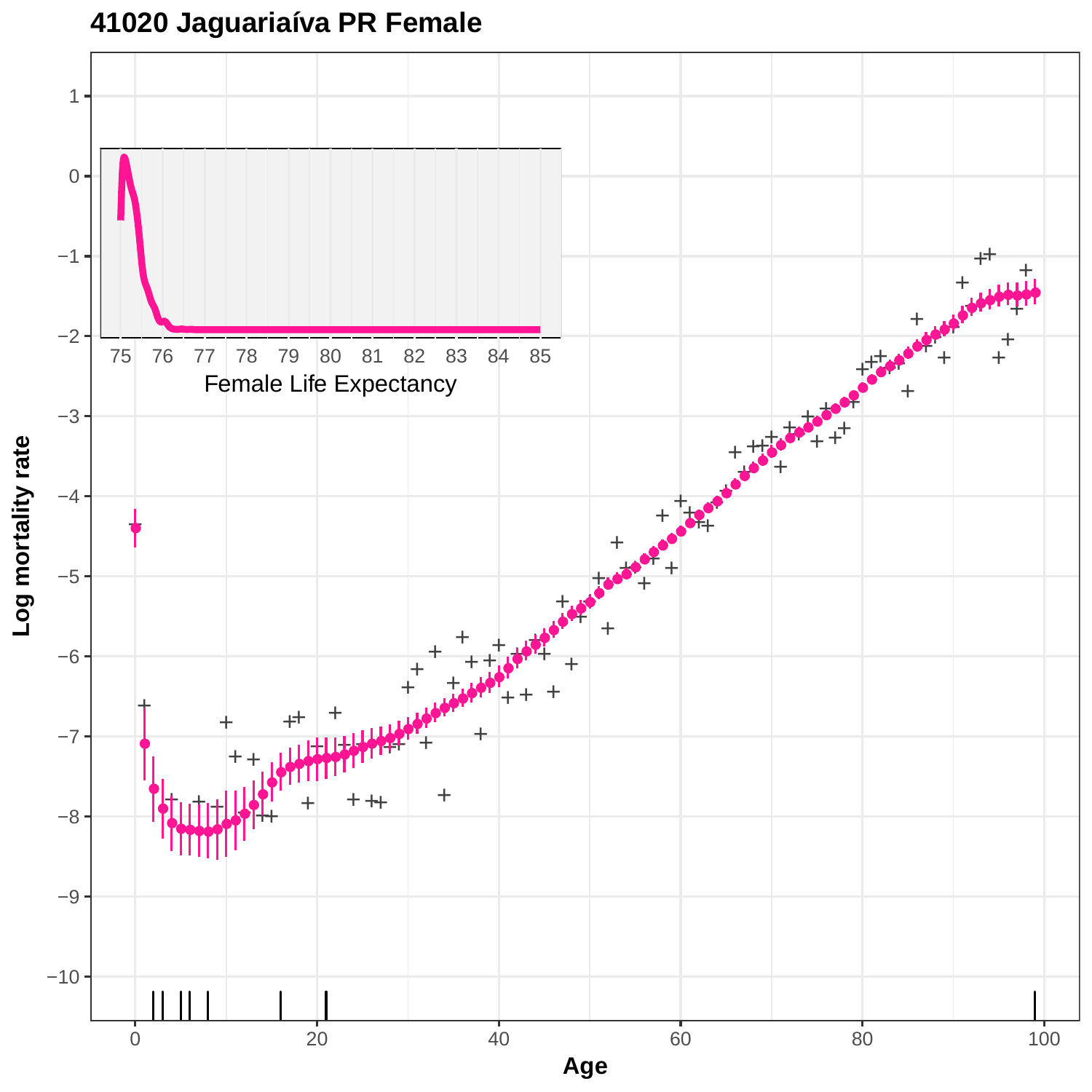

#### **41021 Ponta Grossa PR Female**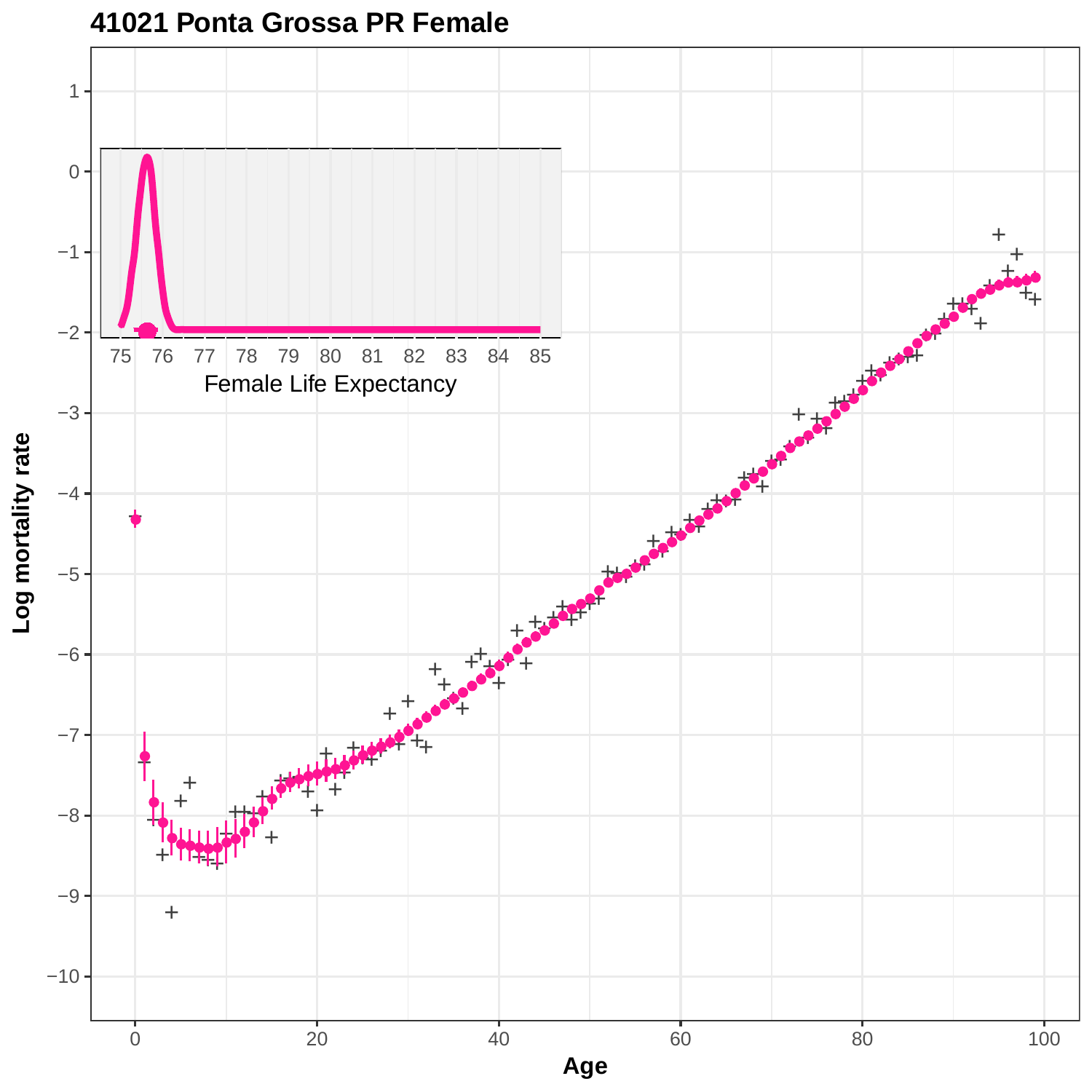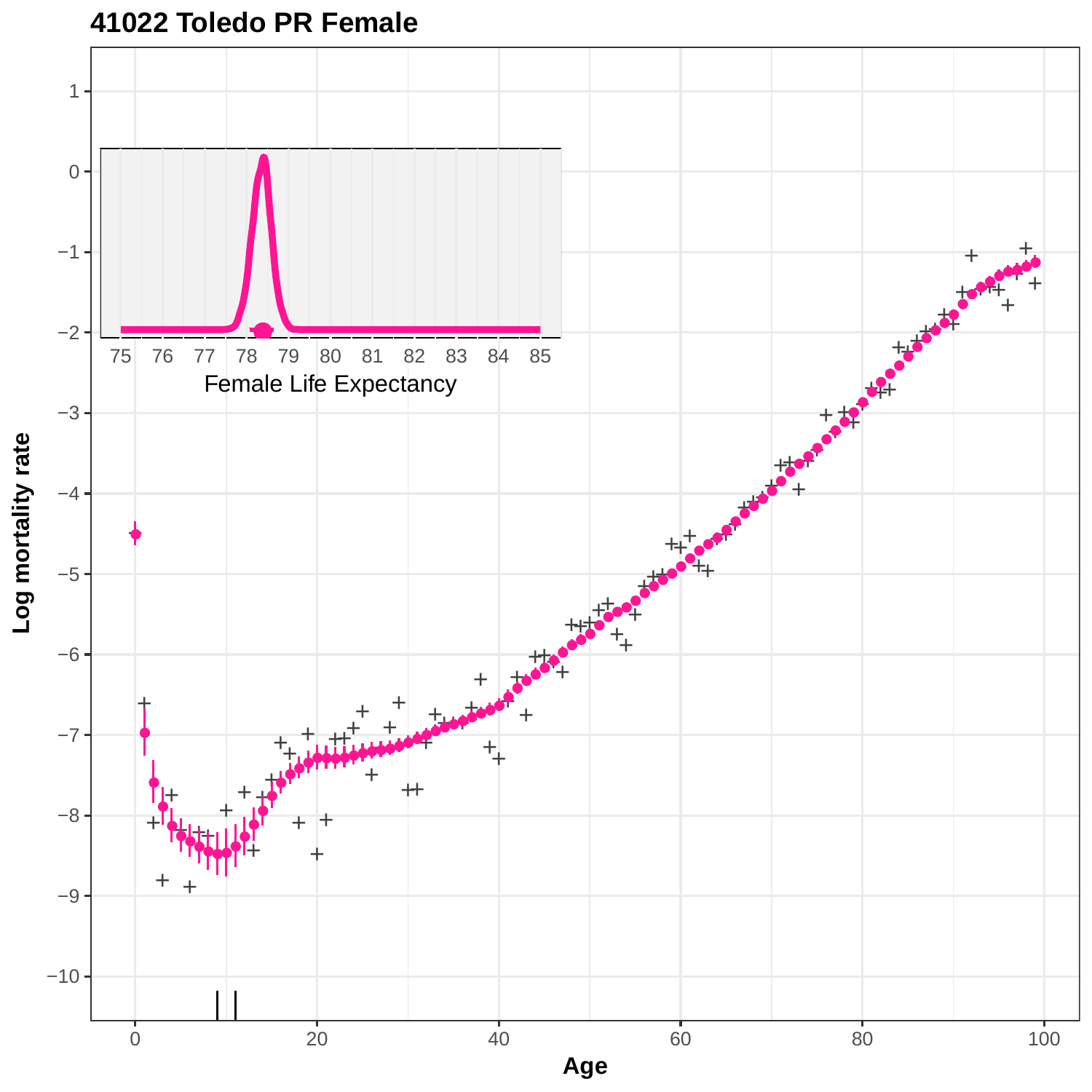

## **41023 Cascavel PR Female**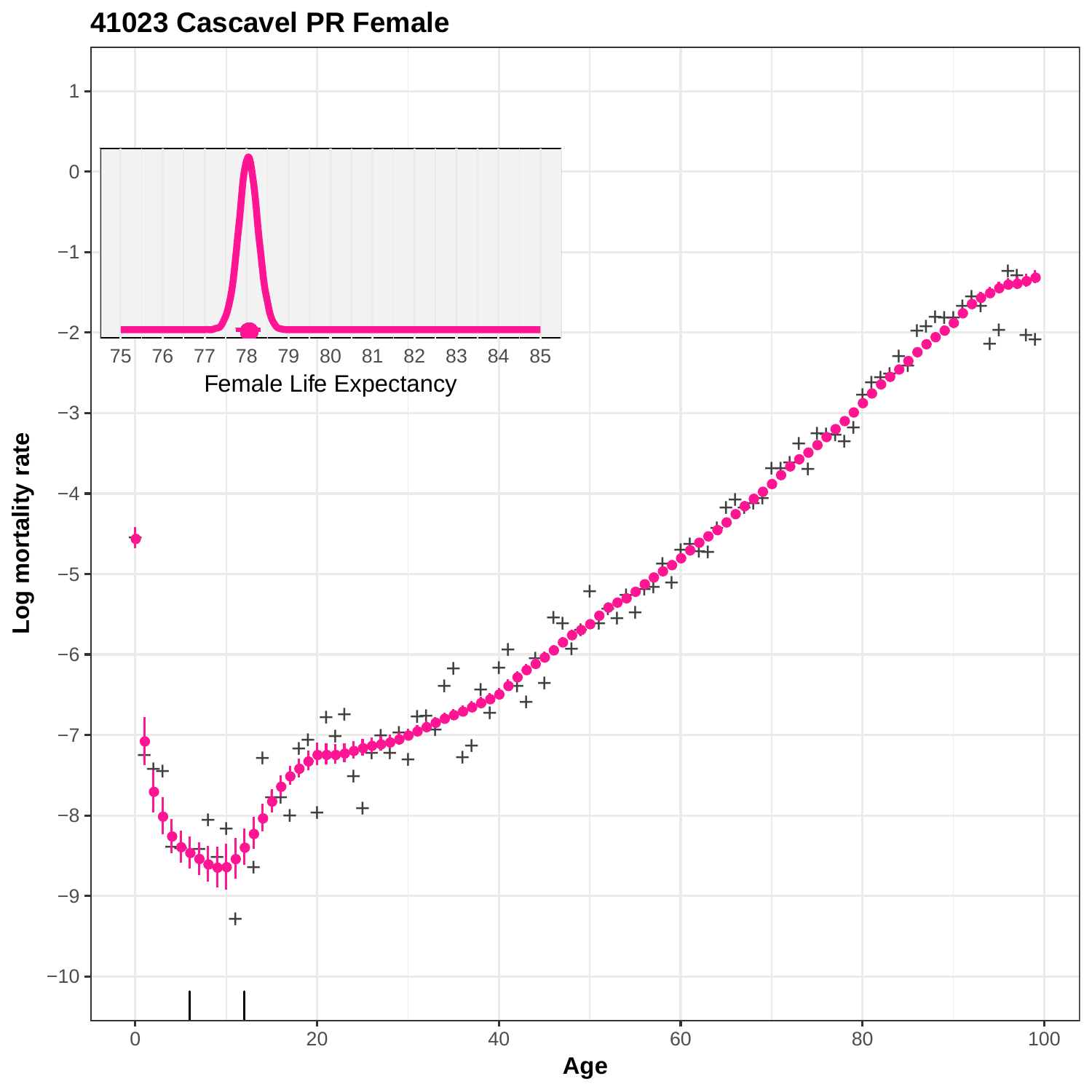

## **41024 Foz do Iguaçu PR Female**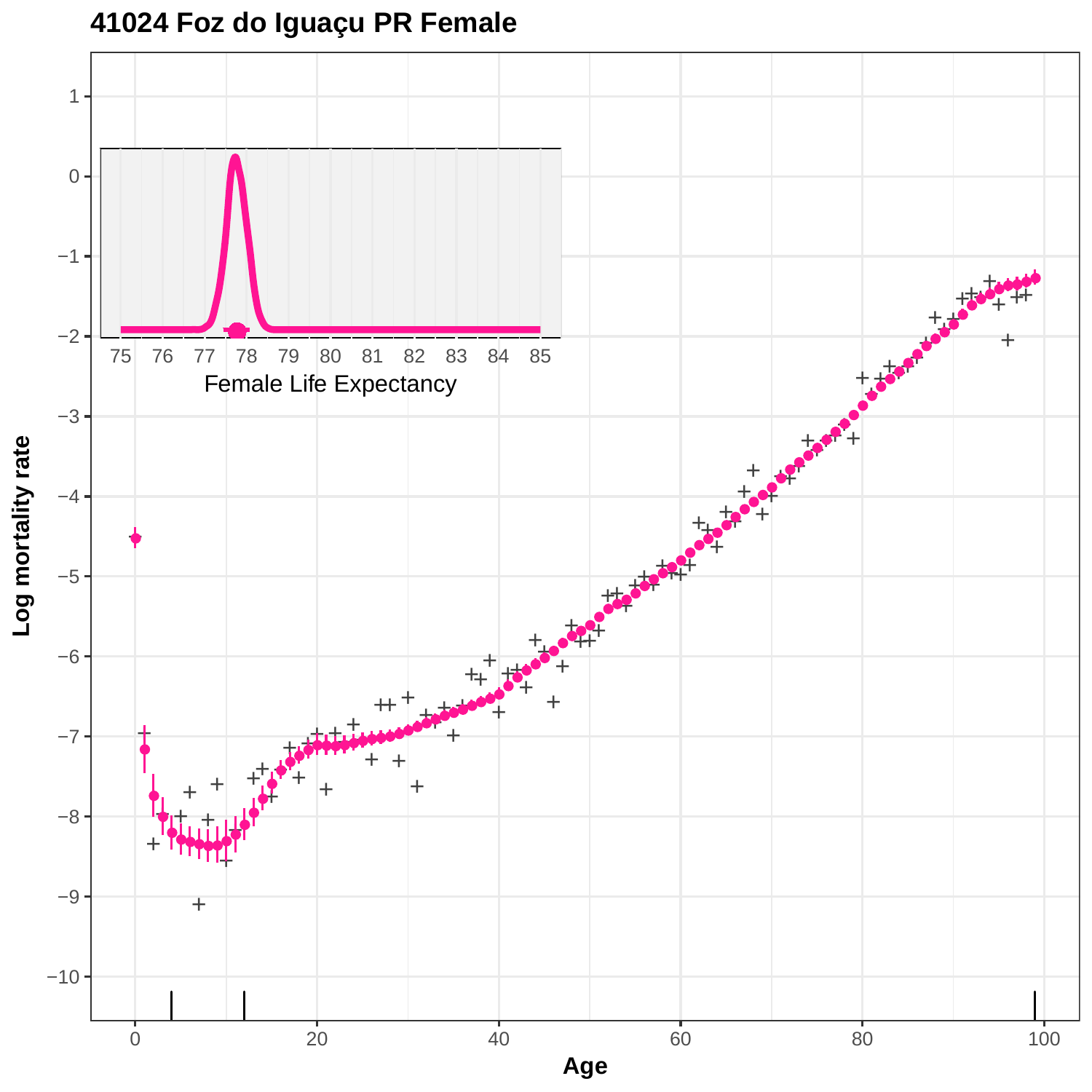

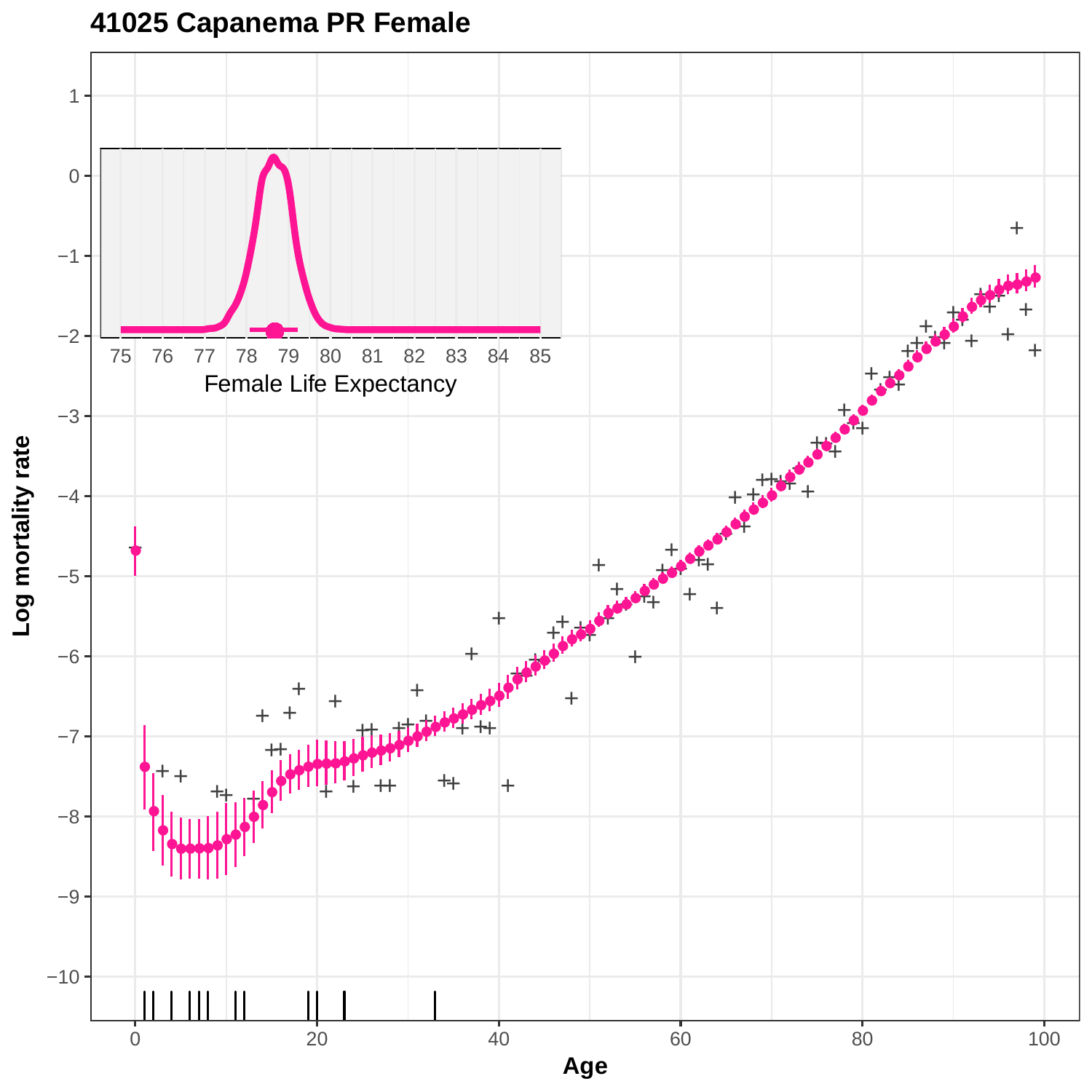

**41026 Francisco Beltrão PR Female**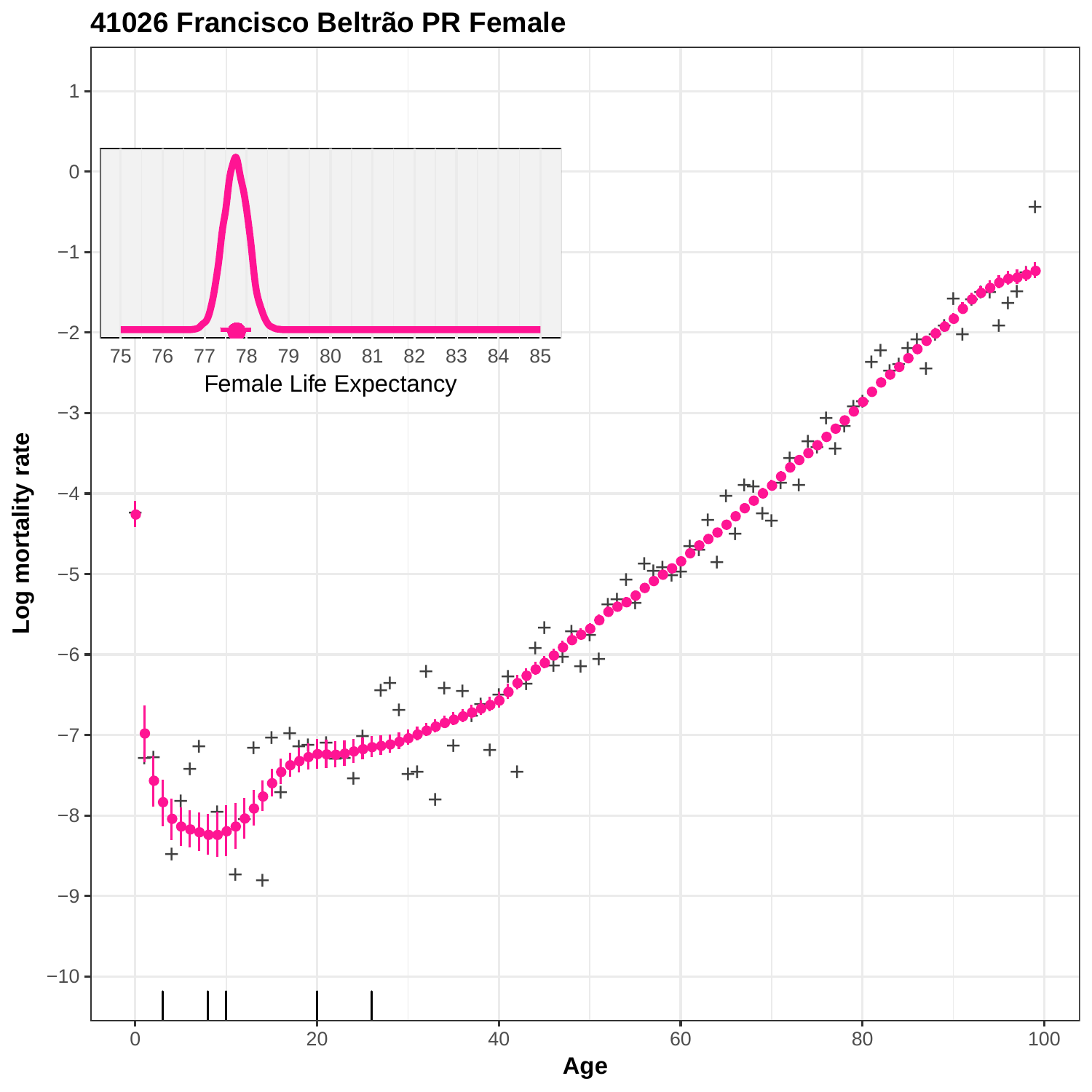

**41027 Pato Branco PR Female**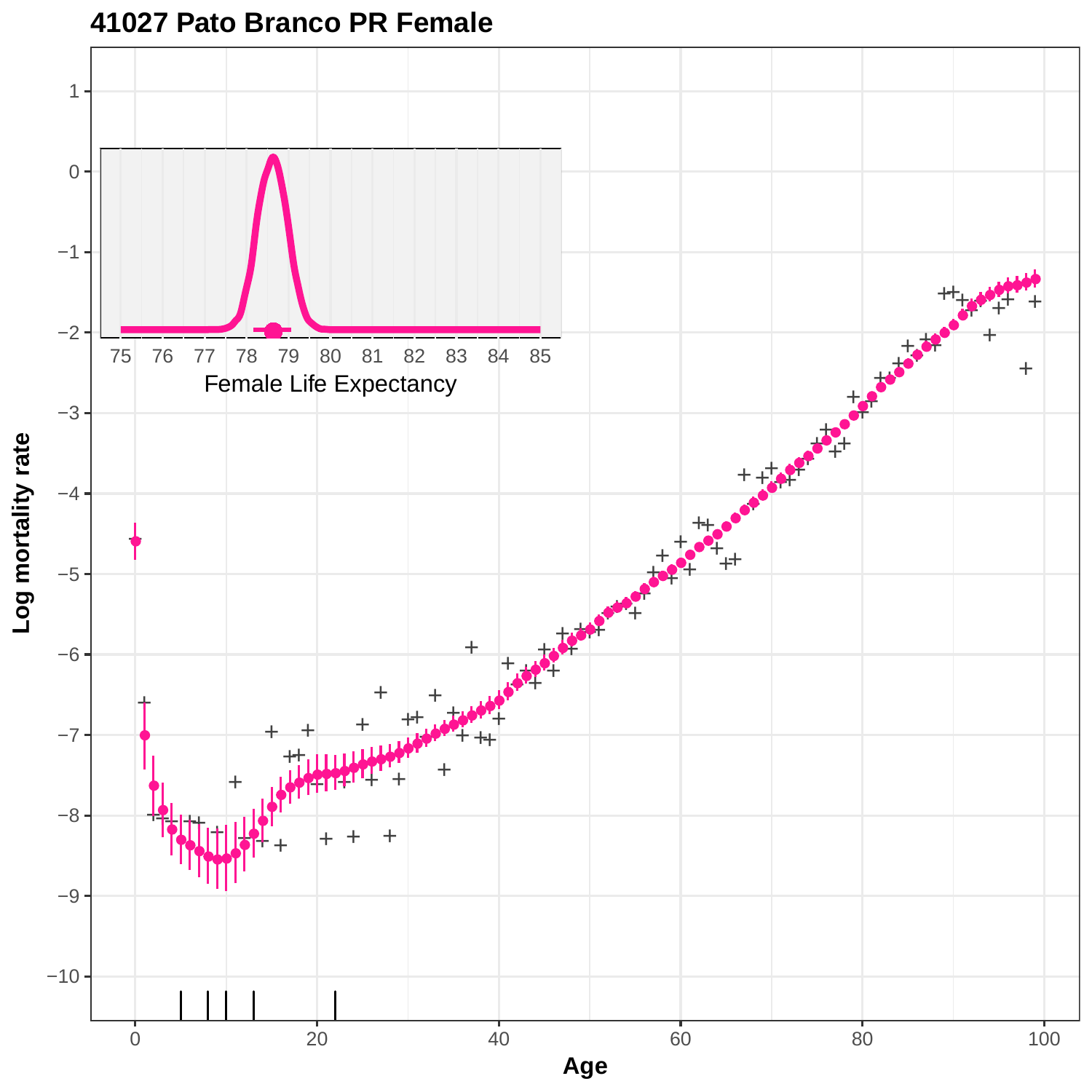## **41028 Pitanga PR Female**

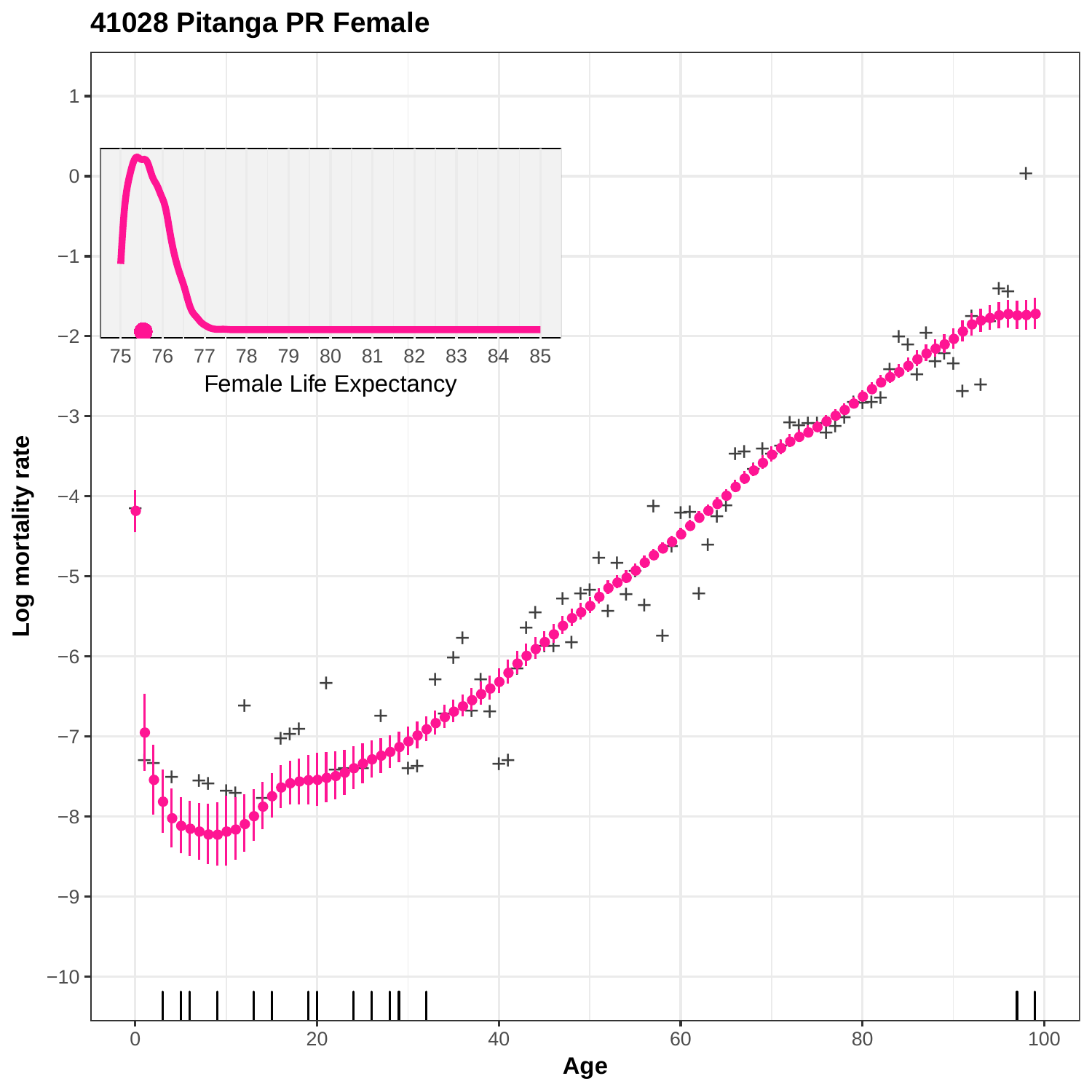## **41029 Guarapuava PR Female**

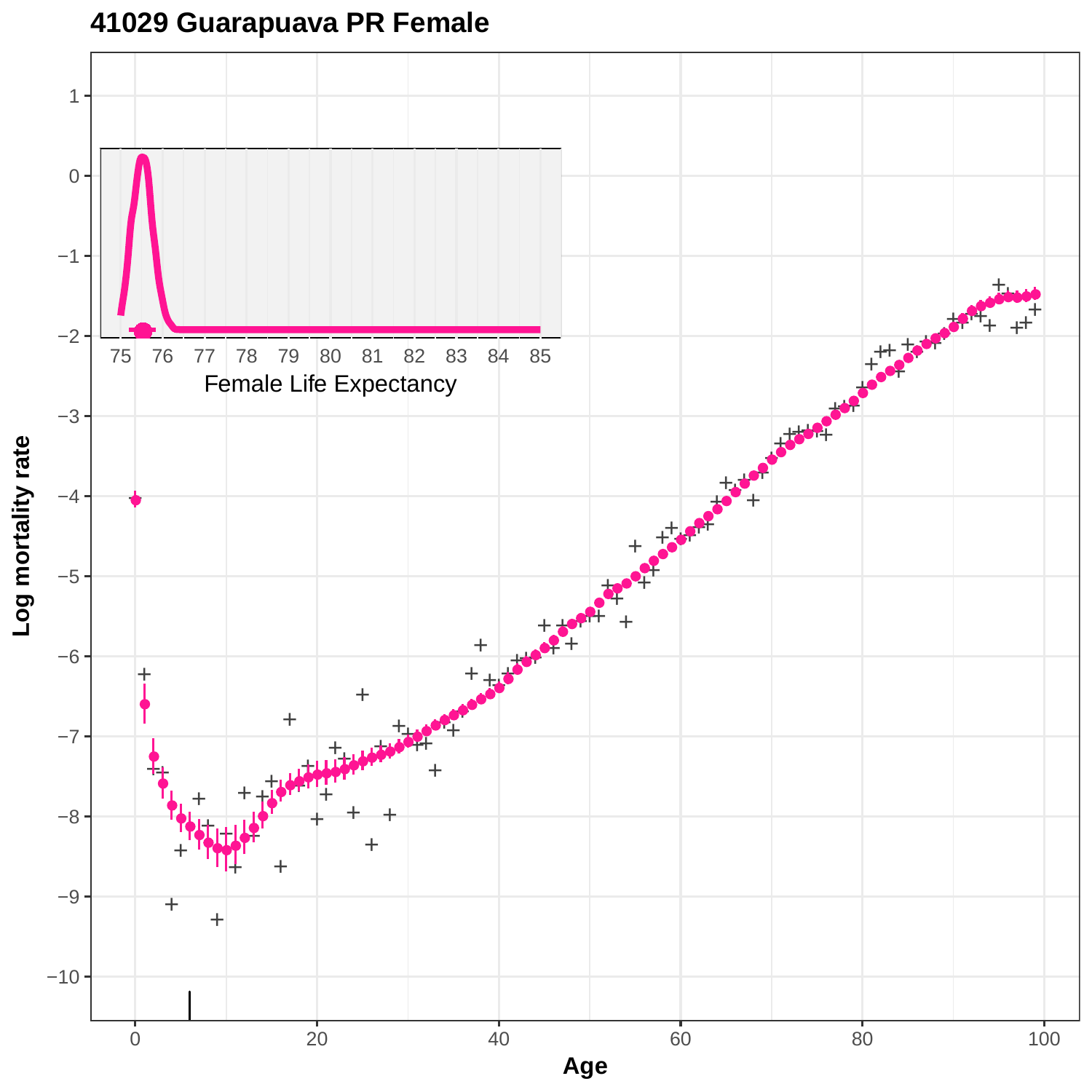

**41030 Palmas PR Female**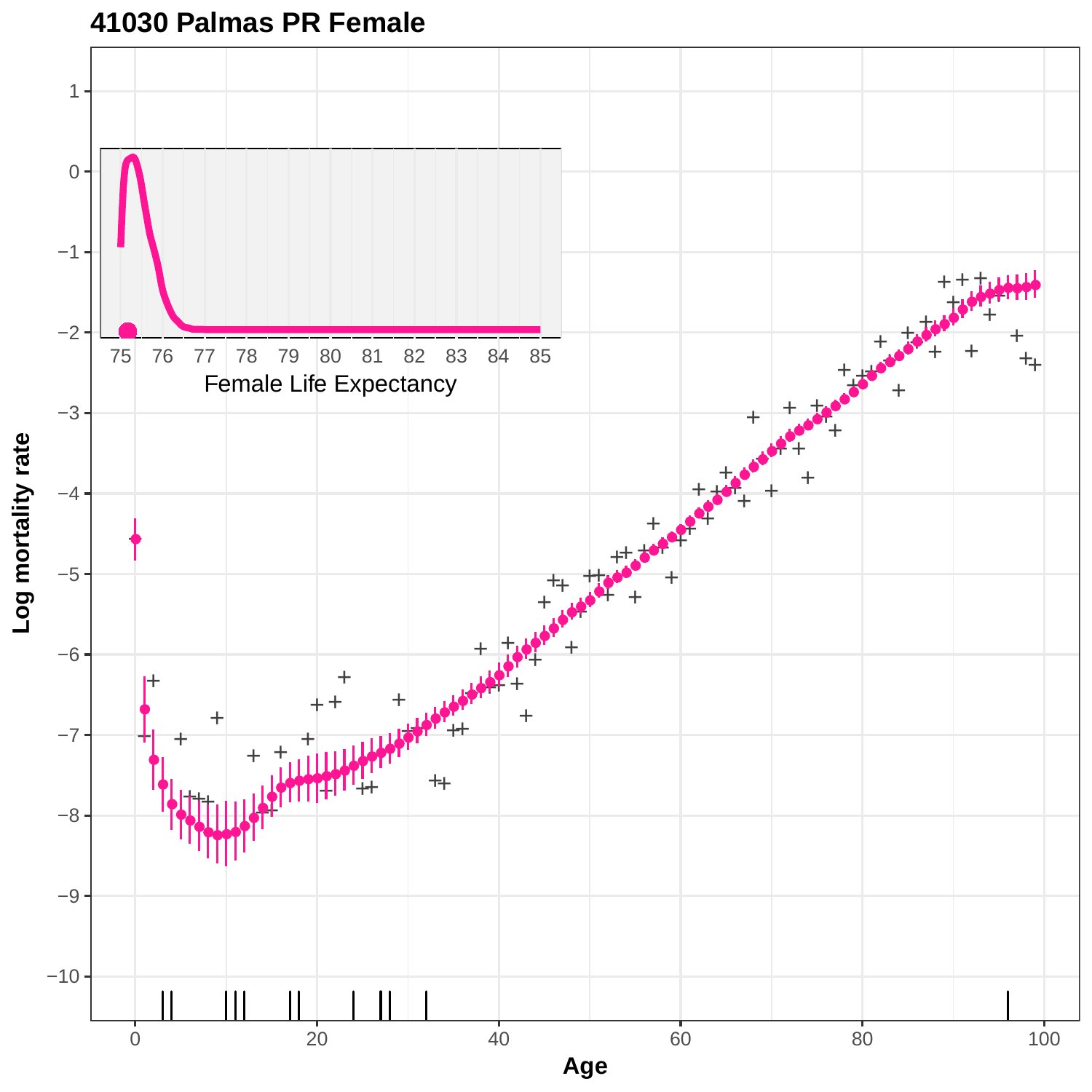

# **41031 Prudentópolis PR Female**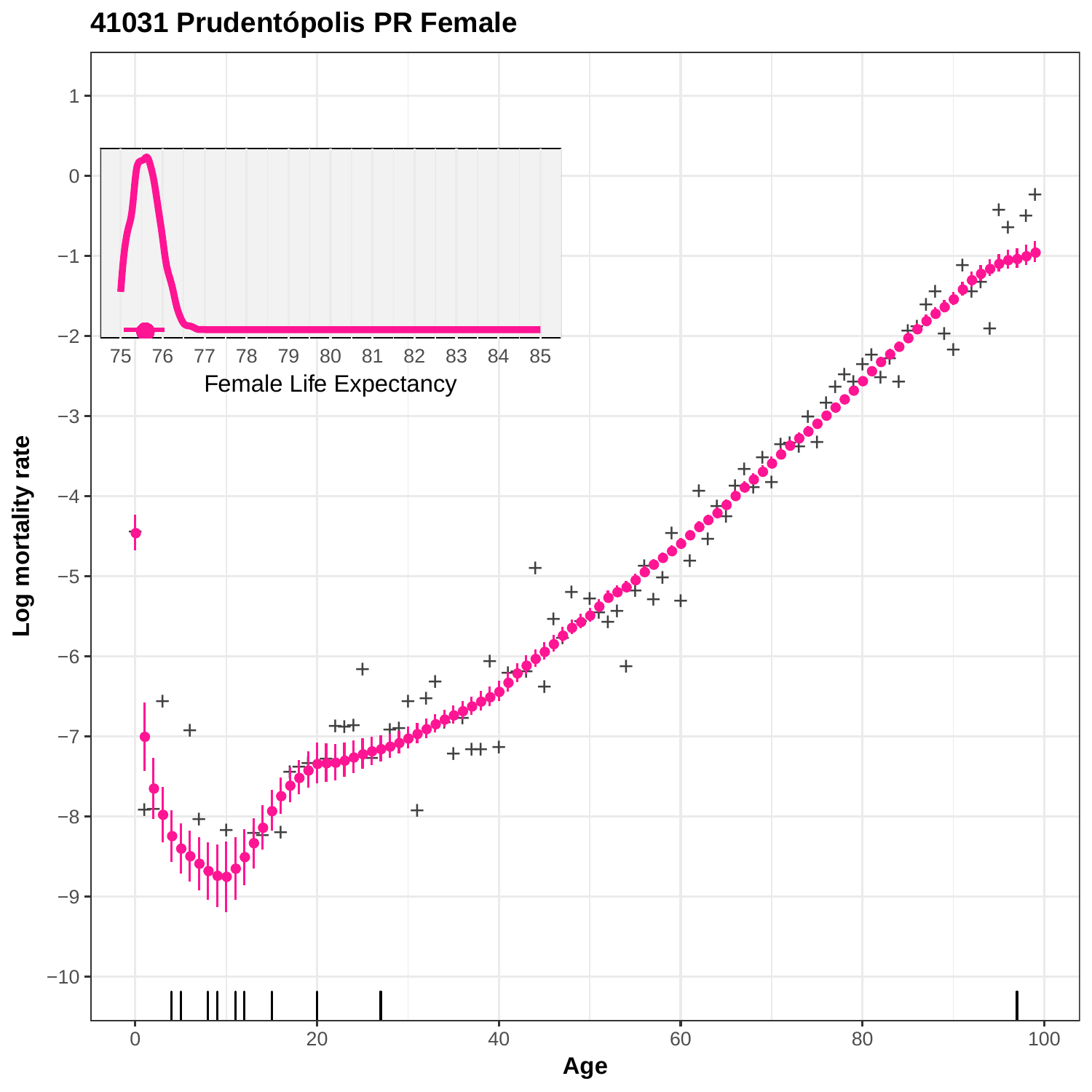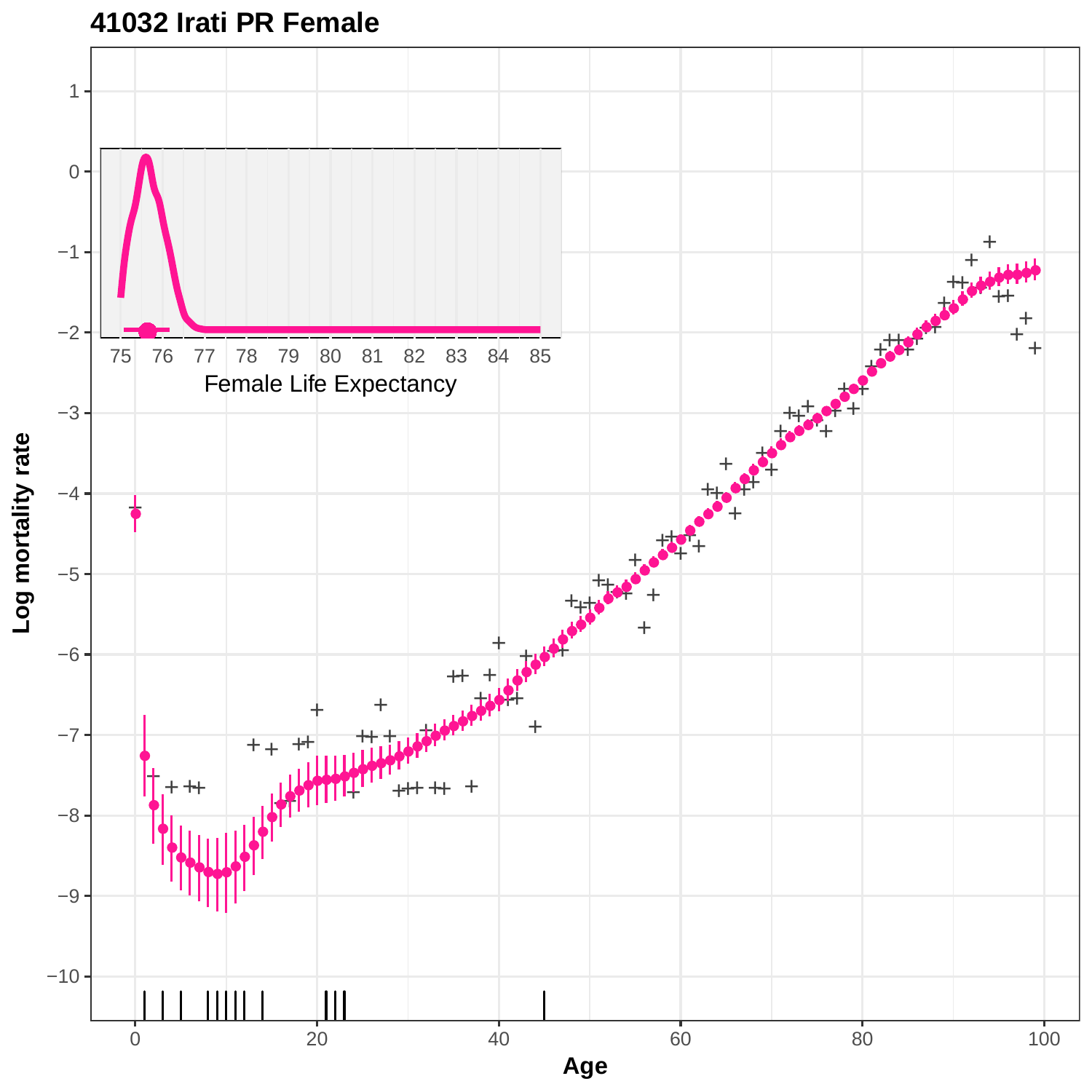

**41033 União da Vitória PR Female**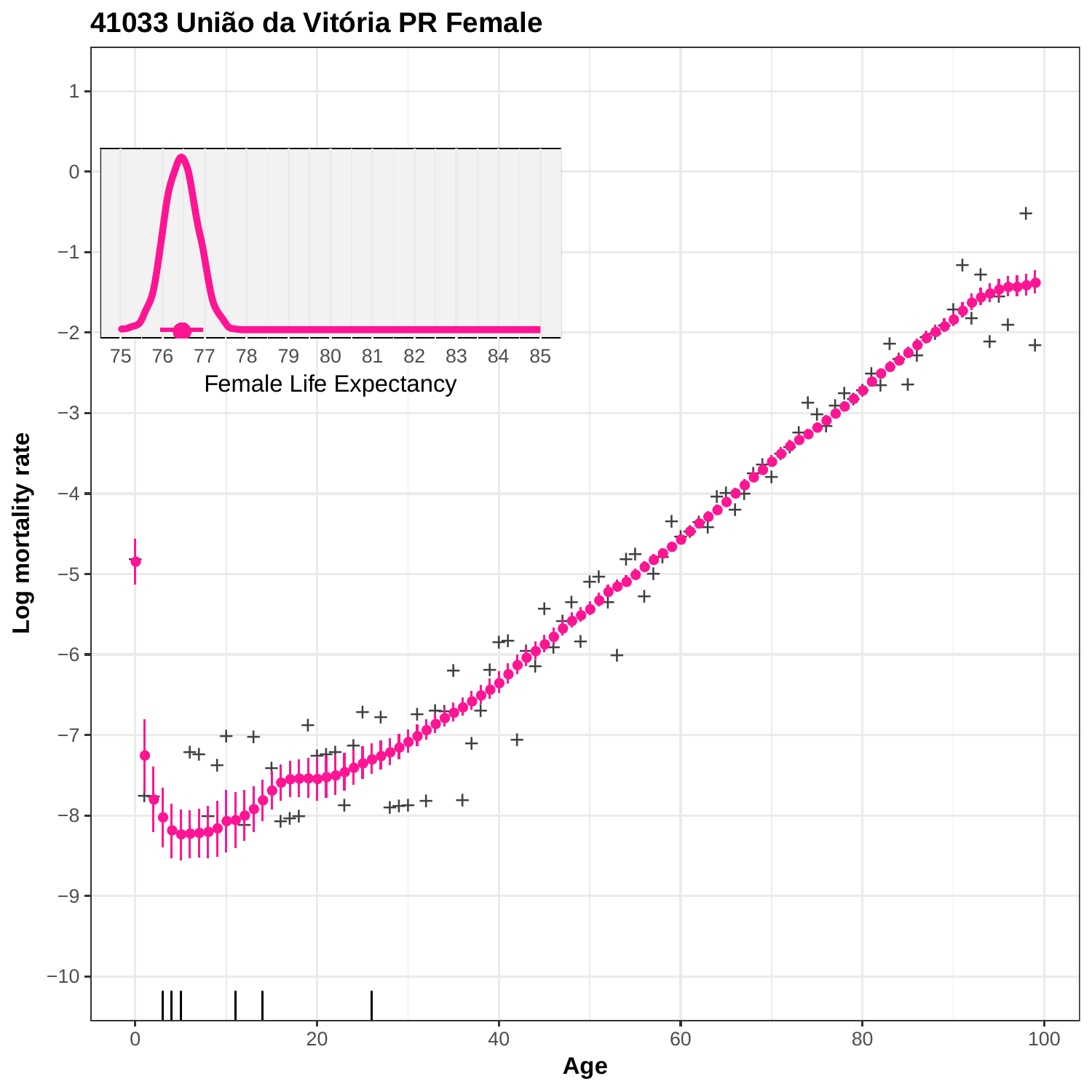

#### **41034 São Mateus do Sul PR Female**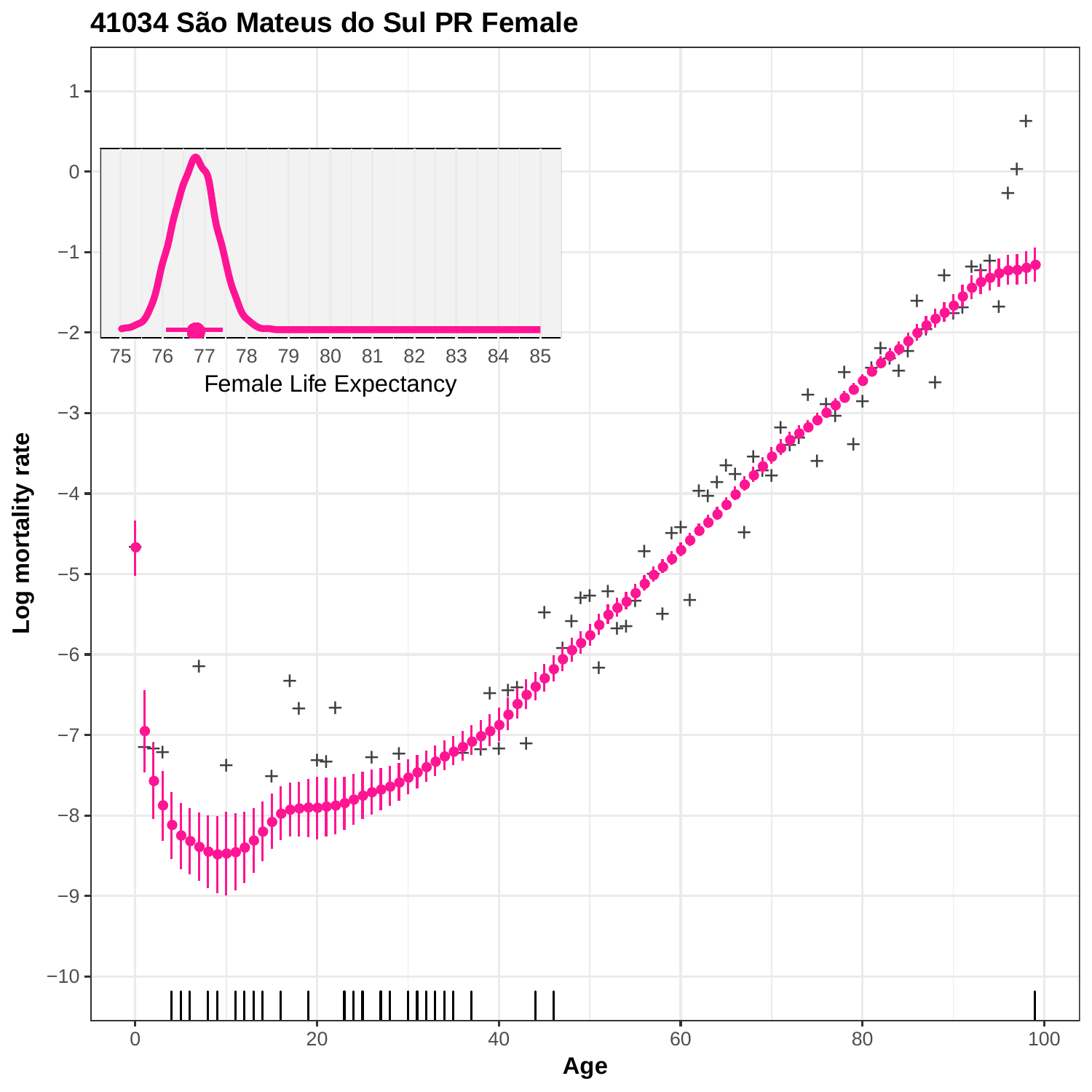

**41035 Cerro Azul PR Female**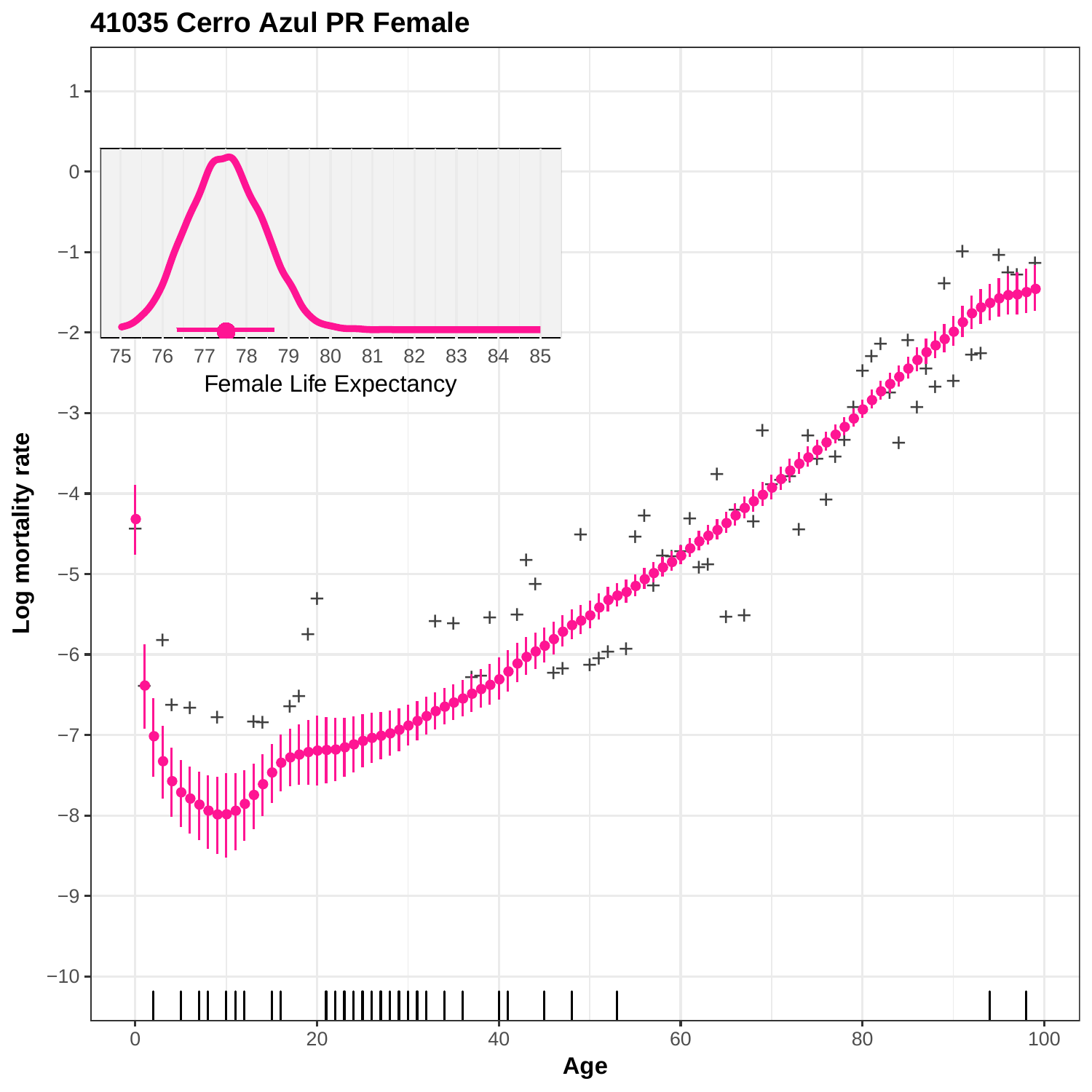# **41036 Lapa PR Female**

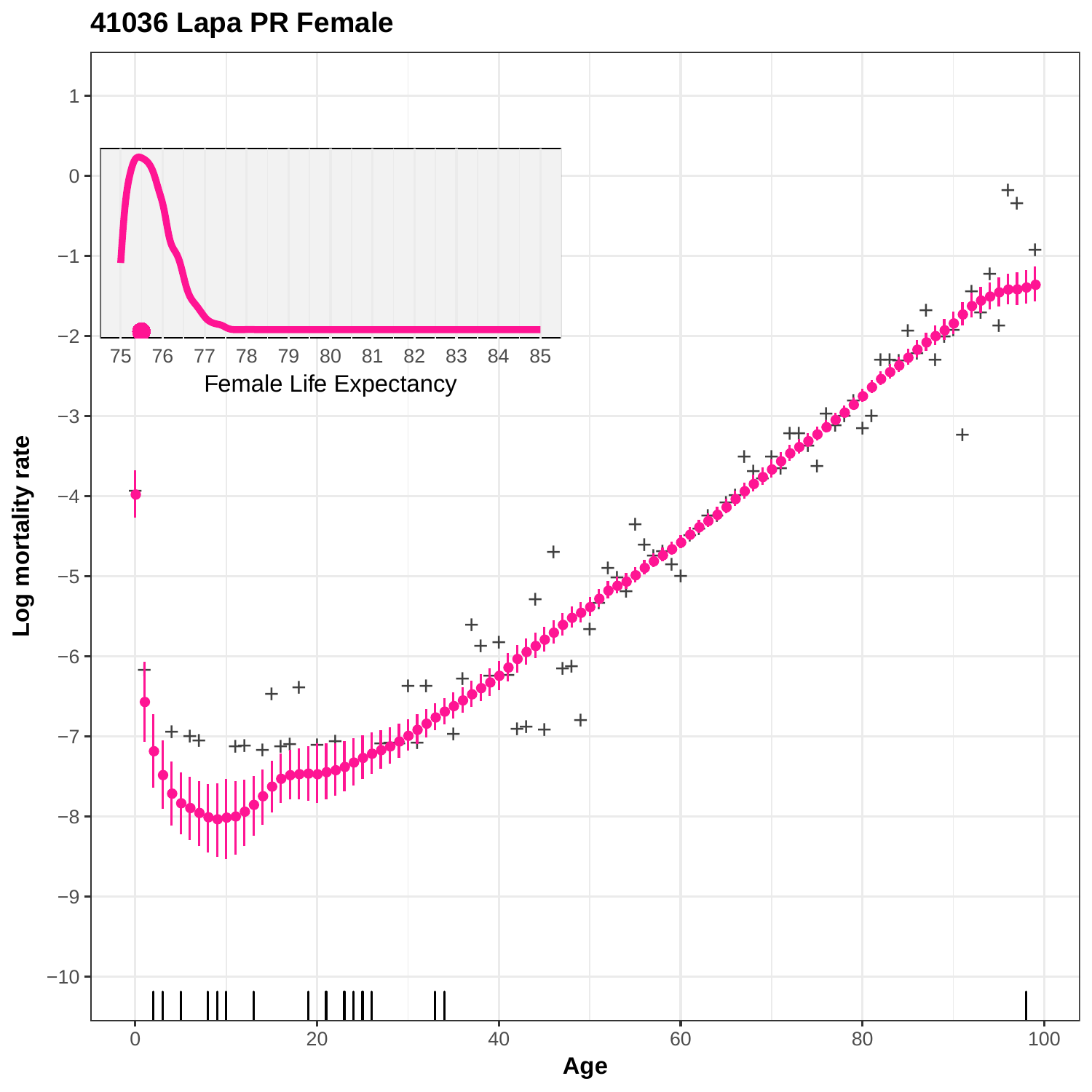

**41037 Curitiba PR Female**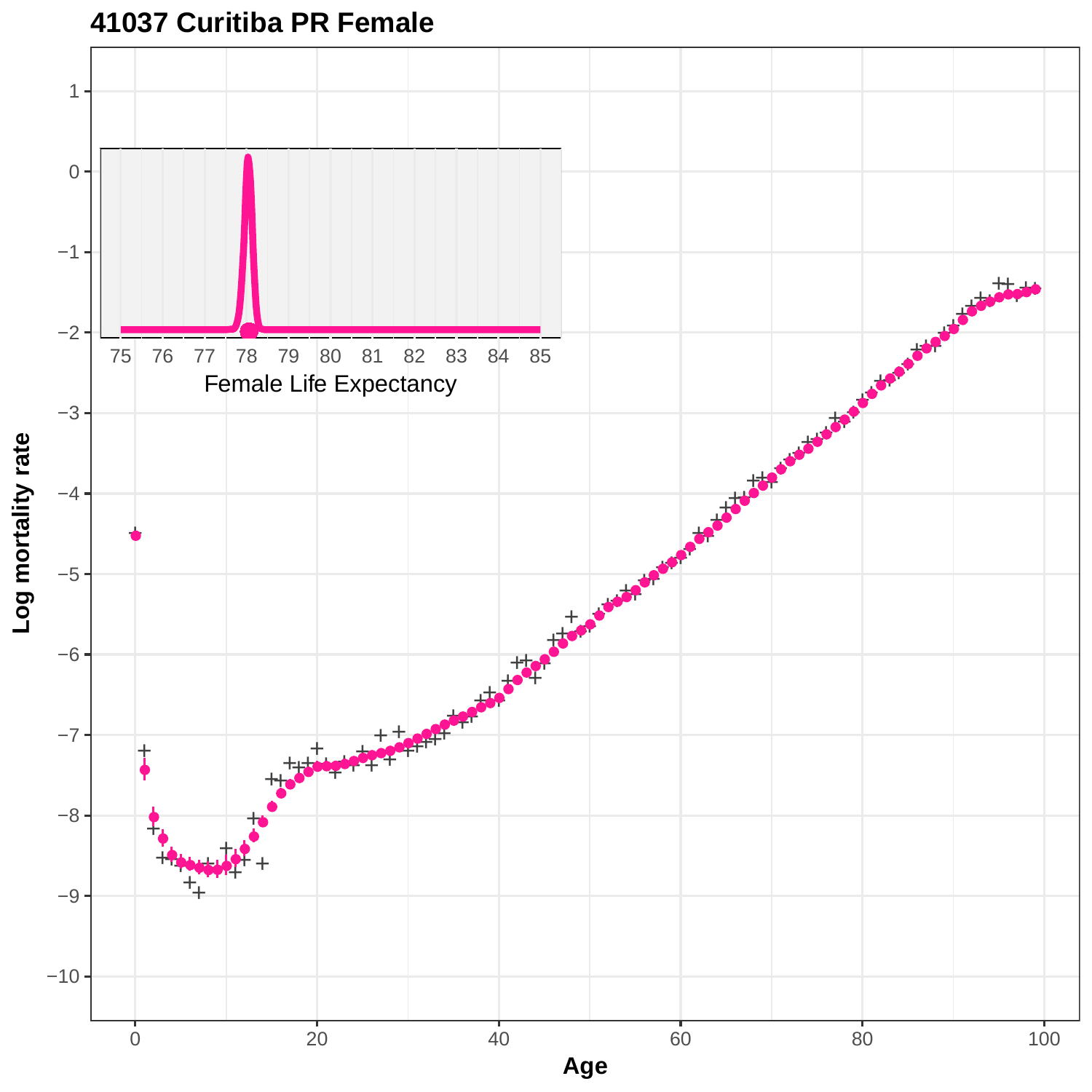## **41038 Paranaguá PR Female**